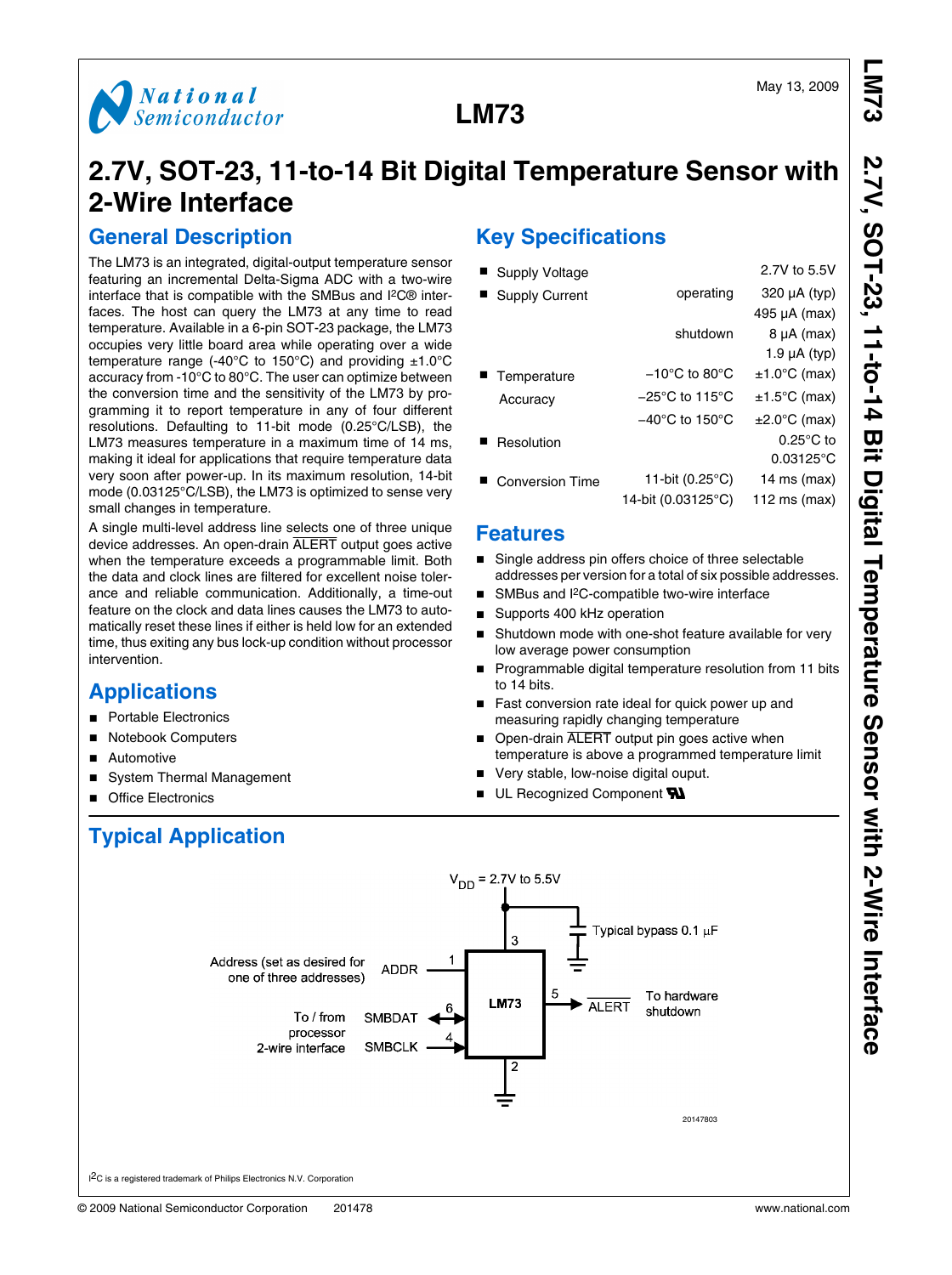## **Simplified Block Diagram**



**Connection Diagram**

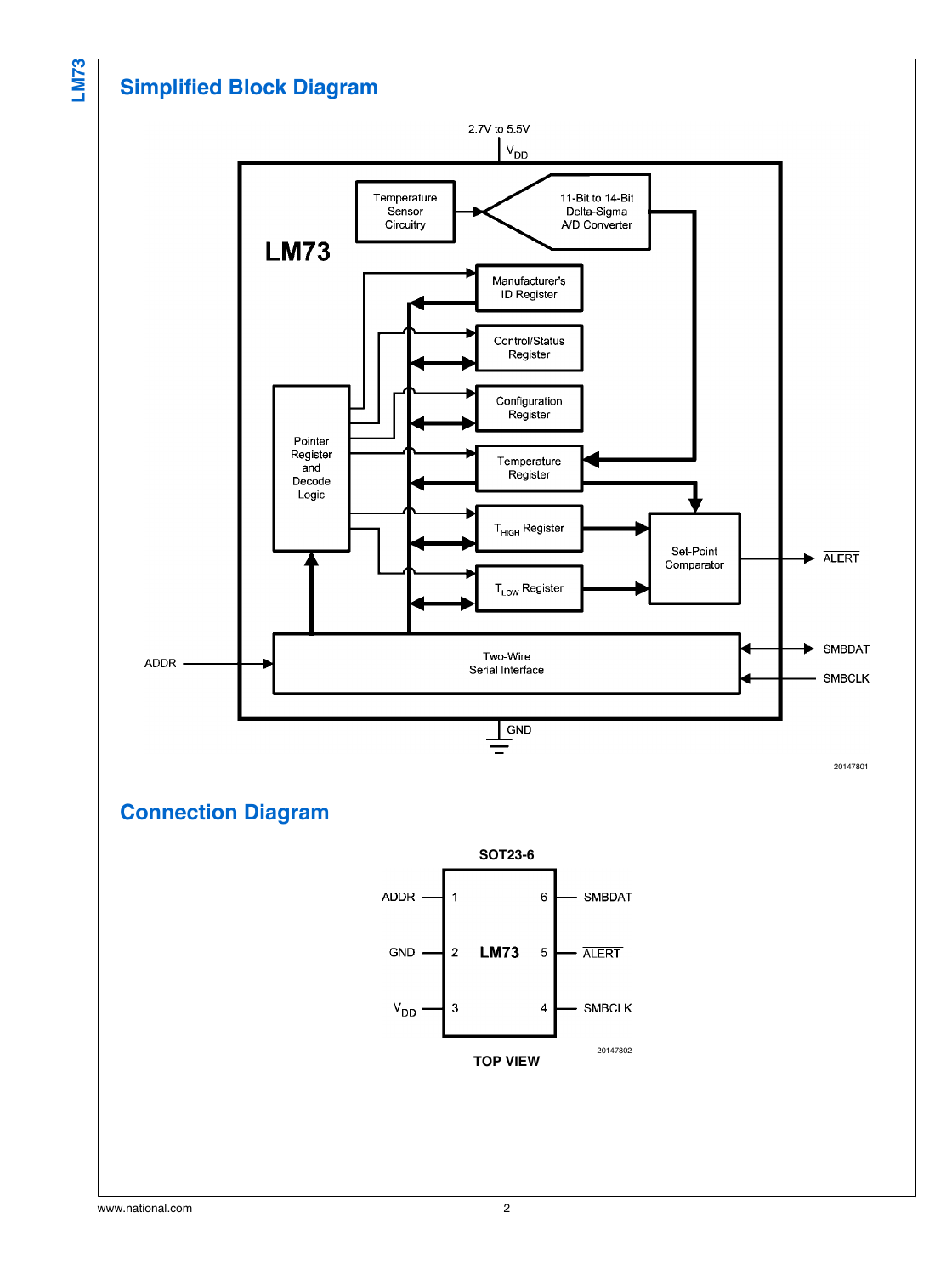# **Ordering Information**

| <b>Part Number</b> | Package        | <b>NS Package</b> | <b>Transport</b>   |                    | <b>SMBus Device Address</b> |  |
|--------------------|----------------|-------------------|--------------------|--------------------|-----------------------------|--|
|                    | <b>Marking</b> | <b>Number</b>     | Media              | <b>Address Pin</b> | <b>Device Address</b>       |  |
| LM73CIMK-0         | T730           | MK06A             | 1000 Units on Tape | Float              | 1001 000                    |  |
|                    |                | (Thin SOT23-6)    | and Reel           | Ground             | 1001 001                    |  |
|                    |                |                   |                    | $V_{DD}$           | 1001 010                    |  |
| LM73CIMKX-0        | T730           | MK06A             | 3000 Units on Tape | Float              | 1001 000                    |  |
|                    |                | (Thin SOT23-6)    | and Reel           | Ground             | 1001 001                    |  |
|                    |                |                   |                    | $V_{DD}$           | 1001 010                    |  |
| LM73CIMK-1         | T731           | MK06A             | 1000 Units on Tape | Float              | 1001 100                    |  |
|                    |                | (Thin SOT23-6)    | and Reel           | Ground             | 1001 101                    |  |
|                    |                |                   |                    | $V_{DD}$           | 1001 110                    |  |
| LM73CIMKX-1        | T731           | MK06A             | 3000 Units on Tape | Float              | 1001 100                    |  |
|                    |                | (Thin SOT23-6)    | and Reel           | Ground             | 1001 101                    |  |
|                    |                |                   |                    | V <sub>DD</sub>    | 1001 110                    |  |

**Note 1:** Available in RoHS-compliant packages. More details at www.national.com.

## **Pin Descriptions**

| Label         | Pin#           | <b>Type</b>                                  | <b>Equivalent Circuit</b>                                                                        | <b>Function</b>                                                                                                                           |
|---------------|----------------|----------------------------------------------|--------------------------------------------------------------------------------------------------|-------------------------------------------------------------------------------------------------------------------------------------------|
| <b>ADDR</b>   | 1              | <b>CMOS Logic</b><br>Input<br>(three levels) | V <sub>DD</sub><br>PIN<br>D <sub>2</sub><br>2.5k<br>Snap<br>Back<br>D <sub>3</sub><br><b>GND</b> | Address Select Input: One of three device<br>addresses is selected by connecting to ground,<br>left floating, or connecting to $V_{DD}$ . |
| <b>GND</b>    | 2              | Ground                                       |                                                                                                  | Ground                                                                                                                                    |
| $V_{DD}$      | 3              | Power                                        |                                                                                                  | Supply Voltage                                                                                                                            |
| <b>SMBCLK</b> | $\overline{4}$ | <b>CMOS Logic</b><br>Input                   | PIN<br>Snap<br><b>Back</b><br>GND                                                                | Serial Clock: SMBus clock signal. Operates up<br>to 400 kHz. Low-pass filtered.                                                           |
| <b>ALERT</b>  | 5              | Open-Drain<br>Output                         | V <sub>DD</sub><br>PIN<br>D <sub>2</sub><br>125<br>Snap<br>Back<br>D <sub>3</sub><br><b>GND</b>  | Digital output which goes active whenever the<br>measured temperature exceeds a<br>programmable temperature limit.                        |
| <b>SMBDAT</b> | 6              | Open-Drain<br>Input/Output                   | PIN<br>Snap<br>Back<br><b>GND</b>                                                                | Serial Data: SMBus bi-directional data signal<br>used to transfer serial data synchronous to the<br>SMBCLK. Low-pass filtered.            |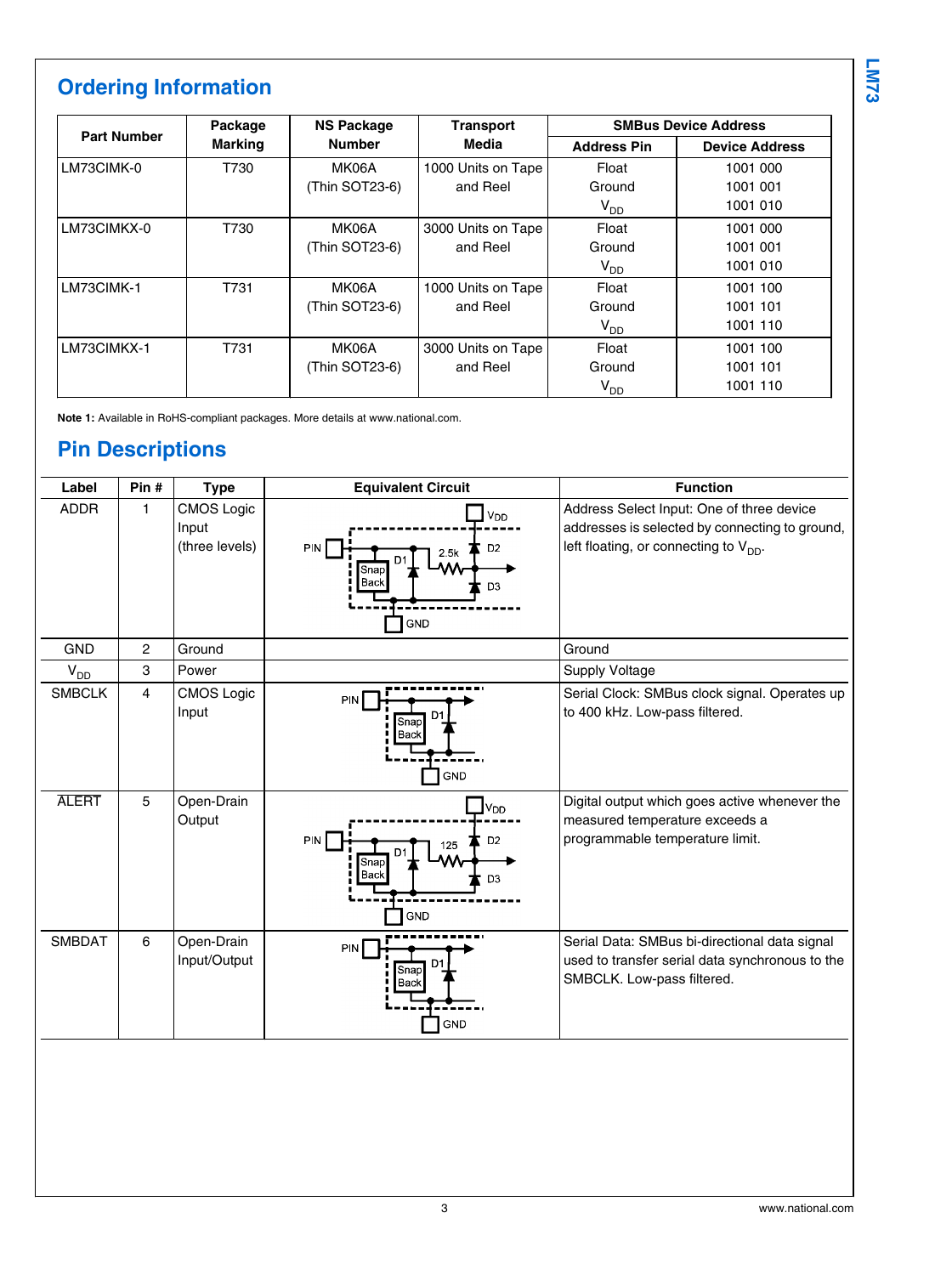## **Absolute Maximum Ratings (Note [2](#page-5-0))**

| Supply Voltage                              | $-0.3$ V to 6.0 V                   |
|---------------------------------------------|-------------------------------------|
| Voltage at SMBCLK and                       |                                     |
| SMBDAT pins                                 | $-0.3$ V to 6.0 V                   |
| Voltage at All Other Pins                   | $-0.3 V$ to                         |
|                                             | $(V_{DD} + 0.5 V)$ and $\leq 6.0 V$ |
| Input Current at Any Pin (Note 3)           | $±5$ mA                             |
| Storage Temperature                         | $-65^{\circ}$ C to $+150^{\circ}$ C |
| <b>ESD Susceptibility (Note 5)</b>          |                                     |
| Human Body Model                            | 2000 V                              |
| Machine Model                               | 200 V                               |
| Soldering process must comply with National |                                     |

*Soldering process must comply with National Semiconductor's Reflow Temperature Profile specifications. Refer to www.national.com/packaging.* (Note [4](#page-5-0))

## **Operating Ratings**

(Note [2\)](#page-5-0)

| Specified Temperature Range     | $T_{MIN} \leq T_A \leq T_{MAX}$                                |
|---------------------------------|----------------------------------------------------------------|
|                                 | $-40^{\circ}$ C $\leq$ T <sub>A</sub> $\leq$ +150 $^{\circ}$ C |
| Supply Voltage Range $(V_{DD})$ | $+2.7V$ to $+5.5V$                                             |

### **Temperature-to-Digital Converter Characteristics**

Unless otherwise noted, these specifications apply for V<sub>DD</sub> = 2.7V to 5.5V. **Boldface limits apply for T<sub>A</sub> = T<sub>J</sub> =T<sub>MIN</sub> to T<sub>MAX</sub>; all** other limits  $T_A$  =  $T_J$  = +25°C, unless otherwise noted.  $T_A$  is the ambient temperature.  $T_J$  is the junction temperature.

| <b>Parameter</b>              | <b>Conditions</b>                                                                           |                                | <b>Typical</b><br>(Note 6) | <b>LM73C</b><br>Limits<br>(Note 7) | Units (Limit)              |
|-------------------------------|---------------------------------------------------------------------------------------------|--------------------------------|----------------------------|------------------------------------|----------------------------|
| Accuracy (Note 8)             | $V_{DD} = 2.7V$                                                                             | $T_A = -10$ °C to 80°C         |                            | ±1.0                               | $\mathrm{^{\circ}C}$ (max) |
|                               | to                                                                                          | $T_A = -25^{\circ}$ C to 115°C |                            | ±1.5                               | $\mathrm{^{\circ}C}$ (max) |
|                               | $V_{DD} = 4.5V$                                                                             | $T_A = -40^{\circ}C$ to 150°C  |                            | ±2.0                               | $\degree$ C (max)          |
|                               | $V_{DD} > 4.5V$                                                                             | $T_A = -10$ °C to 80°C         |                            | ±1.5                               | $\mathrm{^{\circ}C}$ (max) |
|                               | to                                                                                          | $T_A = -25^{\circ}C$ to 115°C  |                            | ±2.0                               | $^{\circ}$ C (max)         |
|                               | $V_{DD} = 5.5V$                                                                             | $T_A = -40$ °C to 150°C        |                            | ±2.5                               | $\degree$ C (max)          |
| Resolution                    | RES1 Bit = $0$ , RES0 Bit = $0$                                                             |                                | 11                         |                                    | <b>Bits</b>                |
|                               |                                                                                             |                                | 0.25                       |                                    | °C/LSB                     |
|                               | RES1 Bit = $0$ , RES0 Bit = 1<br>RES1 Bit = 1, RES0 Bit = $0$<br>RES1 Bit = 1, RES0 Bit = 1 |                                | 12                         |                                    | <b>Bits</b>                |
|                               |                                                                                             |                                | 0.125                      |                                    | °C/LSB                     |
|                               |                                                                                             |                                | 13                         |                                    | <b>Bits</b>                |
|                               |                                                                                             |                                | 0.0625                     |                                    | °C/LSB                     |
|                               |                                                                                             |                                | 14                         |                                    | <b>Bits</b>                |
|                               |                                                                                             |                                | 0.03125                    |                                    | °C/LSB                     |
| <b>Temperature Conversion</b> | RES1 Bit = $0$ , RES0 Bit = $0$                                                             |                                | 10.1                       | 14                                 | ms (max)                   |
| Time (Note 9)                 | RES1 Bit = $0$ , RES0 Bit = 1                                                               |                                | 20.2                       | 28                                 | $ms$ (max)                 |
|                               | RES1 Bit = 1, RES0 Bit = $0$                                                                |                                | 40.4                       | 56                                 | $ms$ (max)                 |
|                               | RES1 Bit = $1$ , RES0 Bit = $1$                                                             |                                | 80.8                       | 112                                | $ms$ (max)                 |
| Quiescent Current             | Continuous Conversion Mode, SMBus inactive                                                  |                                | 320                        | 495                                | $\mu A$ (max)              |
| Shutdown, bus-idle timers on  |                                                                                             | 120                            | 175                        | $\mu A$ (max)                      |                            |
|                               | Shutdown, bus-idle timers off                                                               |                                | 1.9                        | 8                                  | $\mu A$ (max)              |
| Power-On Reset Threshold      | Measured on V <sub>DD</sub> input, falling edge                                             |                                |                            | 0.9                                | $V$ (min)                  |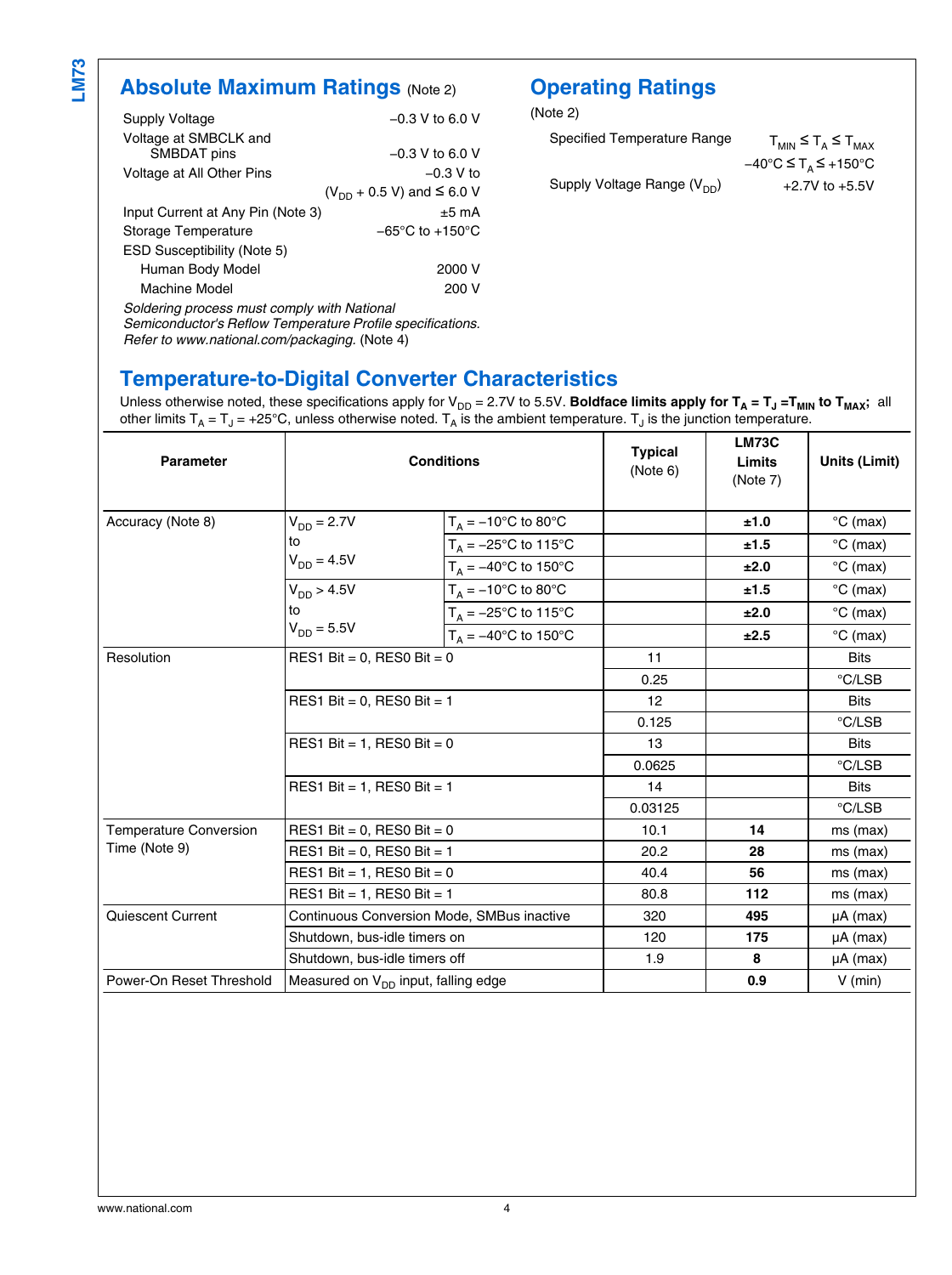## **Logic Electrical Characteristics**

### **DIGITAL DC CHARACTERISTICS**

Unless otherwise noted, these specifications apply for V<sub>DD</sub> = 2.7V to 5.5V. **Boldface limits apply for T<sub>A</sub> = T<sub>J</sub> = T<sub>MIN</sub> to T<sub>MAX</sub>; all** other limits T<sub>A</sub> = T<sub>J</sub> = +25°C, unless otherwise noted. T<sub>A</sub> is the ambient temperature. T<sub>J</sub> is the junction temperature.

| <b>Parameter</b>                                     | <b>Conditions</b>       | <b>Typical</b> | Limits               | <b>Units</b>  |
|------------------------------------------------------|-------------------------|----------------|----------------------|---------------|
|                                                      |                         | (Note 6)       | (Note 7)             | (Limit)       |
| <b>SMBDAT, SMBCLK INPUTS</b>                         |                         |                |                      |               |
| Logical "1" Input Voltage                            |                         |                | $0.7*V_{DD}$         | $V$ (min)     |
| Logical "0" Input Voltage                            |                         |                | $0.3*V_{DD}$         | $V$ (max)     |
| SMBDAT and SMBCLK Digital Input<br><b>Hysteresis</b> |                         | $0.07*V_{DD}$  |                      | v             |
| Logical "1" Input Current                            | $V_{IN} = V_{DD}$       | 0.01           | $\mathbf{2}$         | $\mu A$ (max) |
| Logical "0" Input Current                            | $V_{IN} = 0 V$          | $-0.01$        | $-2$                 | $\mu A$ (max) |
| Input Capacitance                                    |                         | 5              |                      | pF            |
| <b>SMBDAT, ALERT OUTPUTS</b>                         |                         |                |                      |               |
| High Level Output Current                            | $V_{OH} = V_{DD}$       | 0.01           | $\mathbf{2}$         | $\mu A$ (max) |
| <b>SMBus Low Level Output Voltage</b>                | $I_{OL} = 3 \text{ mA}$ |                | 0.4                  | $V$ (max)     |
| <b>ADDRESS INPUT</b>                                 |                         |                |                      |               |
| Address Pin High Input Voltage                       |                         |                | $V_{DD}$ minus 0.100 | $V$ (min)     |
| Address Pin Low Input Voltage                        |                         |                | 0.100                | $V$ (max)     |
| Address Pin High Input Current                       | $V_{IN} = V_{DD}$       | 0.01           | $\mathbf{2}$         | $\mu A$ (max) |
| Address Pin Low Input Current                        | $V_{IN} = 0 V$          | $-0.01$        | $-2$                 | $\mu A$ (max) |
|                                                      |                         |                |                      |               |

#### **SMBus DIGITAL SWITCHING CHARACTERISTICS**

Unless otherwise noted, these specifications apply for V<sub>DD</sub> = +2.7 V to +5.5 V, C<sub>L</sub> (load capacitance) on output lines = 400 pF. <code>Boldface limits apply for T $_{\sf A}$  = T $_{\sf J}$  = T $_{\sf MIN}$  to T $_{\sf MAX}$ ; all other limits T $_{\sf A}$  = T $_{\sf J}$  = +25°C, unless otherwise noted.</code>

| <b>Symbol</b>                  | <b>Parameter</b>                                                                                          | <b>Conditions</b>                                                 | <b>Typical</b> | Limits   | <b>Units</b>             |
|--------------------------------|-----------------------------------------------------------------------------------------------------------|-------------------------------------------------------------------|----------------|----------|--------------------------|
|                                |                                                                                                           |                                                                   | (Note 6)       | (Note 7) | (Limit)                  |
| $f_{\mathsf{SMB}}$             | <b>SMBus Clock Frequency</b>                                                                              | No minimum clock frequency<br>if Time-Out feature is<br>disabled. |                | 400      | kHz (max)                |
| $t_{LOW}$                      | <b>SMBus Clock Low Time</b>                                                                               |                                                                   |                | 300      | $ns$ (min)               |
| $t_{\sf HIGH}$                 | SMBus Clock High Time                                                                                     |                                                                   |                | 300      | ns (min)                 |
| $t_{F;SMBO}$                   | Output Fall Time (Note 10)                                                                                | $C_1 = 400 pF$<br>$I_{PULL-UP} \leq 3 \text{ mA}$                 |                | 250      | $ns$ (max)               |
| <sup>t</sup> TIMEOUT           | SMBDAT and SMBCLK Time Low for Reset of<br>Serial Interface (Note 11)                                     |                                                                   |                | 15<br>45 | $ms$ (min)<br>$ms$ (max) |
| $t_{\text{SU:DAT}}$            | Data In Setup Time to SMBCLK High                                                                         |                                                                   |                | 100      | ns (min)                 |
| $t_{HD;DATI}$                  | Data Hold Time: Data In Stable after SMBCLK<br>Low                                                        |                                                                   |                | 0        | $ns$ (min)               |
| <sup>t</sup> HD;DATO           | Data Hold Time: Data Out Stable after SMBCLK<br>Low                                                       |                                                                   |                | 30       | ns (min)                 |
| <sup>t</sup> HD:STA            | Start Condition SMBDAT Low to SMBCLK Low<br>(Start condition hold before the first clock falling<br>edge) |                                                                   |                | 60       | $ns$ (min)               |
| $t_{\mathsf{SU};\mathsf{STO}}$ | Stop Condition SMBCLK High to SMBDAT Low<br>(Stop Condition Setup)                                        |                                                                   |                | 50       | ns (min)                 |
| $t_{\text{SU;STA}}$            | SMBus Repeated Start-Condition Setup Time,<br>SMBCLK High to SMBDAT Low                                   |                                                                   |                | 50       | $ns$ (min)               |
| $t_{\mathsf{BUF}}$             | SMBus Free Time Between Stop and Start<br>Conditions                                                      |                                                                   |                | 1.2      | $\mu s$ (min)            |
| t <sub>POR</sub>               | Power-On Reset Time (Note 12)                                                                             |                                                                   |                | 1        | ms (max)                 |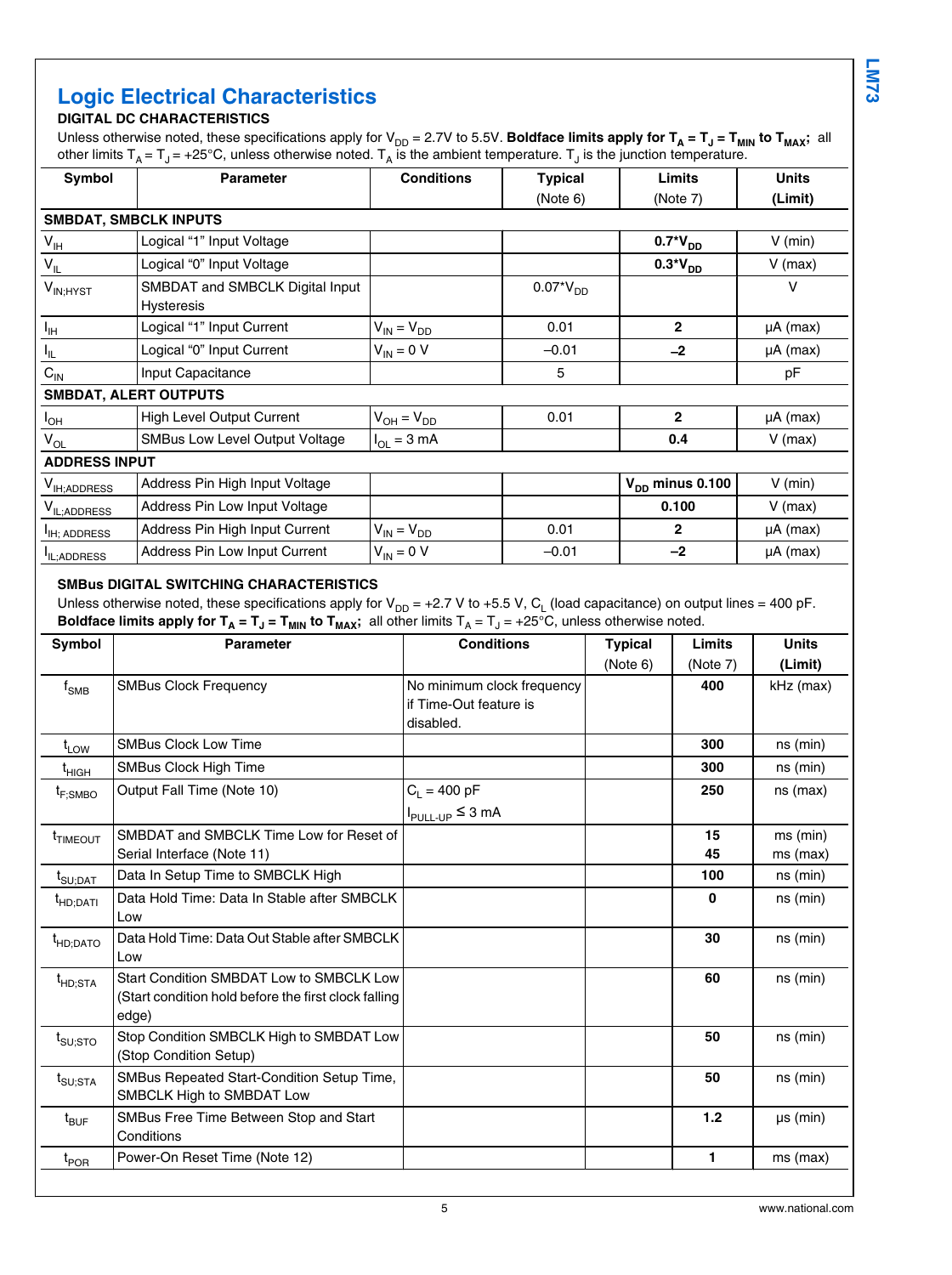#### **SMBus Communication**



**Note 2:** Absolute Maximum Ratings indicate limits beyond which damage to the device may occur. DC and AC electrical specifications do not apply when operating the device beyond its rated operating conditions.

Note 3: When the input voltage (V<sub>I</sub>) at any pin exceeds the power supplies (V<sub>I</sub> < GND or V<sub>I</sub> > V<sub>DD</sub>), the current at that pin should be limited to 5 mA.

**Note 4:** Reflow temperature profiles are different for lead-free and non-lead-free packages.

**Note 5:** Human body model, 100 pF discharged through a 1.5 kΩ resistor. Machine model, 200 pF discharged directly into each pin.

**Note 6:** Typicals are at  $T_A = 25^\circ \text{C}$  and represent most likely parametric norm.

**Note 7:** Limits are guaranteed to National's AOQL (Average Outgoing Quality Level).

**Note 8:** Local temperature accuracy does not include the effects of self-heating. The rise in temperature due to self-heating is the product of the internal power dissipation of the LM73 and the thermal resistance.

**Note 9:** This specification is provided only to indicate how often temperature data is updated. The LM73 can be read at any time without regard to conversion state (and will yield last conversion result).

**Note 10:** The output fall time is measured from  $(V_{H;MIN} + 0.15V)$  to  $(V_{IL;MAX} - 0.15V)$ .

Note 11: Holding the SMBDAT and/or SMBCLK lines Low for a time interval greater than t<sub>TIMEOUT</sub> will reset the LM73's SMBus state machine, setting SMBDAT and SMBCLK pins to a high impedance state.

Note 12: Represents the time from V<sub>DD</sub> reaching the power-on-reset level to the LM73 communications being functional. After an additional time equal to one temperature conversion time, valid temperature will be available in the Temperature Register.

**Note 13:** A write to an invalid pointer address is not allowed. If the master writes an invalid address to the Pointer Register, (1) the LM73 will not acknowledge the address and (2) the Pointer Register will continue to contain the last value stored in it.

<span id="page-5-0"></span>**LM73**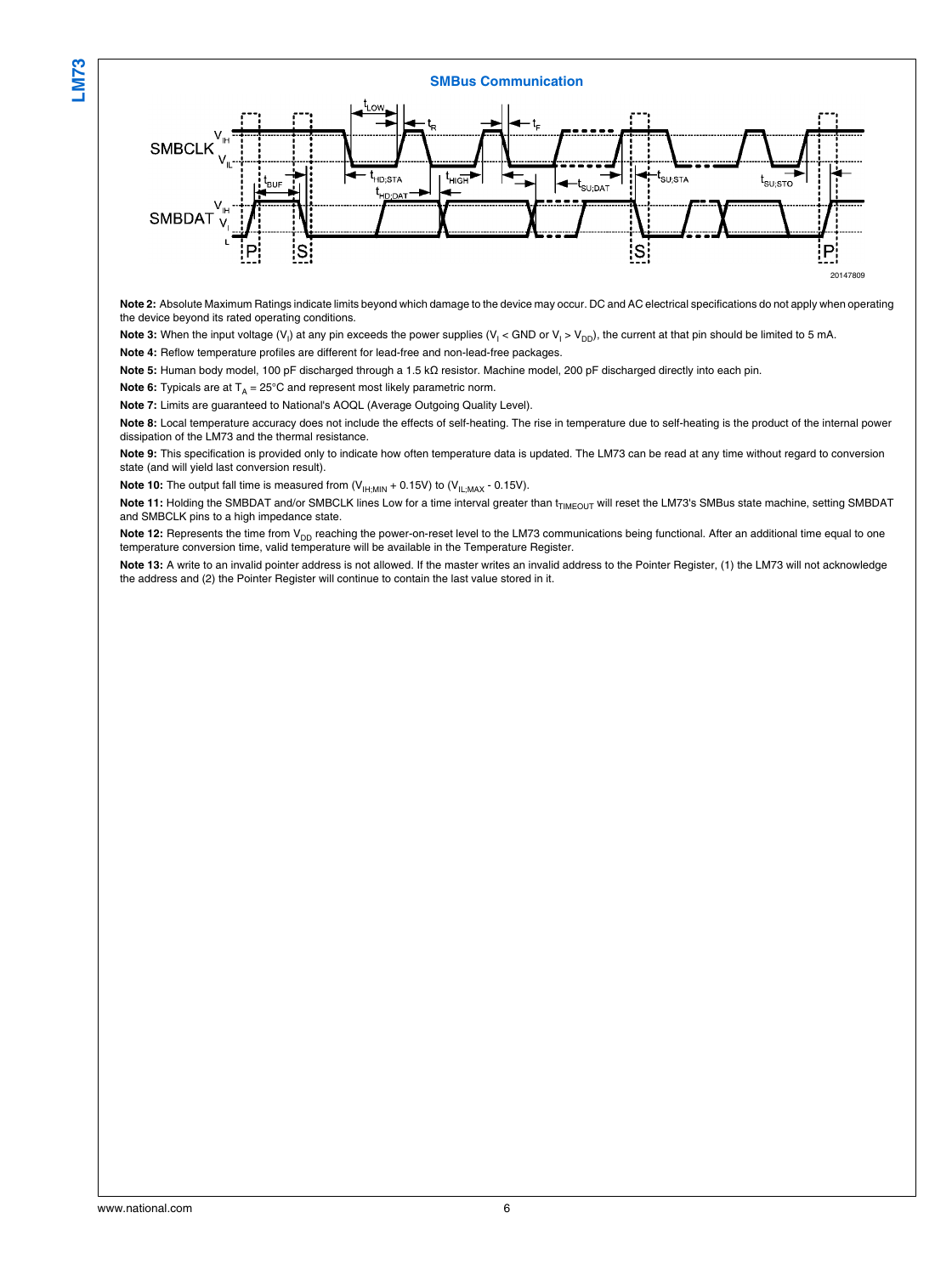## **Typical Performance Characteristics**









**Typical Output Noise**

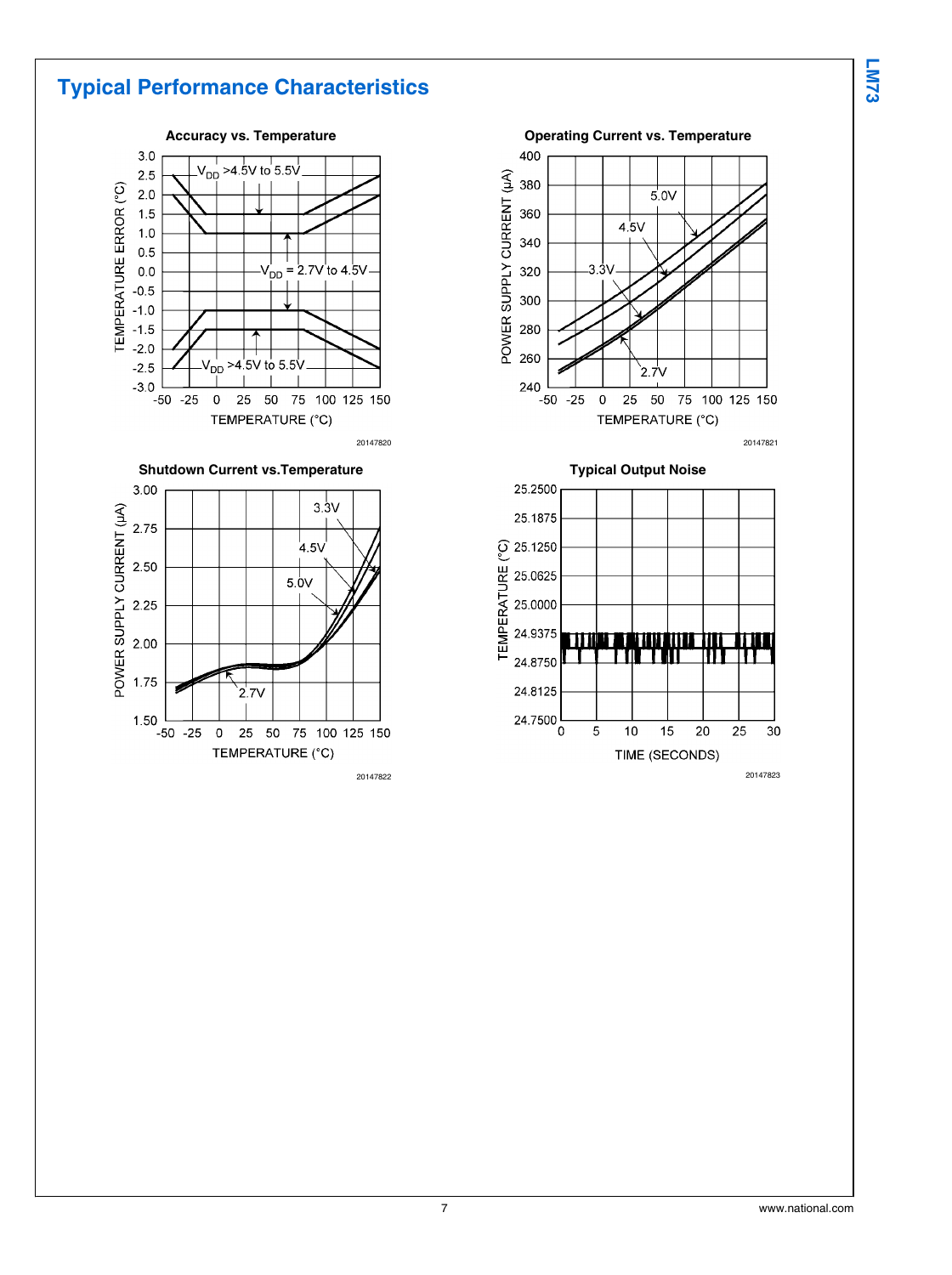### **1.0 Functional Description**

The LM73 is a digital temperature sensor that senses the temperature of its die using a sigma-delta analog-to-digital converter and stores the temperature in the Temperature Register. The LM73's 2-wire serial interface is compatible with SMBus 2.0 and I2C. Please see the SMBus 2.0 specification for a detailed description of the differences between the I2C bus and SMBus.

The temperature resolution is programmable, allowing the host system to select the optimal configuration between sensitivity and conversion time. The LM73 can be placed in shutdown to minimize power consumption when temperature data is not required. While in shutdown, a 1-shot conversion mode allows system control of the conversion rate for ultimate flexibility.

The LM73 features the following registers. See Section 2.0 for a complete list of the pointer address, content, and reset state of each register.

- 1. Pointer Register
- 2. Temperature Register
- 3. Configuration Register
- 4. T<sub>HIGH</sub> Register
- 
- 5. T<sub>LOW</sub> Register<br>6. Control/Status 6. Control/Status Register
- 7. Identification Register

#### **1.1 POWER-ON RESET**

The power-on reset (POR) state is the point at which the supply voltage rises above the power-on reset threshold (specified in the electrical specifications table), generating an internal reset. Each of the registers contains a defined value upon POR and this data remains there until any of the following occurs:

1. The first temperature conversion is completed, causing the Temperature Register and various status bits to be updated internally, depending on the value of the measured temperature.

2. The master writes different data to any Read/Write (R/W) bits, or

3. The LM73 is powered down.

#### **1.2 ONE-SHOT CONVERSION**

The LM73 features a one-shot conversion bit, which is used to initiate a single conversion and comparison cycle when the LM73 is in shutdown mode. While the LM73 is in shutdown mode, writing a "1" to the One-Shot bit in the Configuration Register will cause the LM73 to perform a single temperature conversion and update the Temperature Register and the affected status bits. Operating the LM73 in this one-shot mode allows for extremely low average-power consumption, making it ideal for low-power applications.

When the One-Shot bit is set, the LM73 initiates a temperature conversion. After this initiation, but before the completion of the conversion and resultant register updates, the LM73 is in a "one-shot" state. During this state, the Data Available (DAV) flag in the Control/Status register is "0" and the Temperature Register contains the value 8000h (-256°C). All other registers contain the data that was present before initiating the one-shot conversion. After the temperature measurement is complete, the DAV flag will be set to "1" and the temperature register will contain the resultant measured temperature.

#### **1.3 TEMPERATURE DATA FORMAT**

The resolution of the temperature data and the size of the data word are user-selectable through bits RES1 and RES0 in the Control/Status Register. By default, the LM73 temperature stores the measured temperature in an 11-bit (10 bits plus sign) word with one least significant bit (LSB) equal to 0.25° C. The maximum word size is 14 bits (13-bits plus sign) with a resolution of 0.03125 °C/LSB.

| <b>CONTROL BIT</b> |                  | <b>DATA FORMAT</b> |                   |  |
|--------------------|------------------|--------------------|-------------------|--|
| RES <sub>1</sub>   | RES <sub>0</sub> | <b>WORD SIZE</b>   | <b>RESOLUTION</b> |  |
|                    |                  | 11 bits            | 0.25 °C/LSB       |  |
|                    |                  | 12 bits            | 0.125 °C/LSB      |  |
|                    |                  | 13 bits            | 0.0625 °C/LSB     |  |
|                    |                  | 14 bits            | 0.03125 °C/LSB    |  |

The temperature data is reported in 2's complement format. The word is stored in the 16-bit Temperature Register and is left justified in this register. Unused temperature-data bits are always reported as "0".

| <b>Temperature</b> | <b>Digital Output</b> |              |  |  |
|--------------------|-----------------------|--------------|--|--|
|                    | <b>Binary</b>         | Hex          |  |  |
| $+150^{\circ}$ C   | 0100 1011 0000 0000   | 4B00h        |  |  |
| $+25^{\circ}$ C    | 0000 1100 1000 0000   | 0C80h        |  |  |
| $+1^{\circ}C$      | 0000 0000 1000 0000   | 0080h        |  |  |
| $+0.25^{\circ}$ C  | 0000 0000 0010 0000   | 0020h        |  |  |
| $0^{\circ}$ C      | 0000 0000 0000 0000   | 0000h        |  |  |
| $-0.25^{\circ}$ C  | 1111 1111 1110 0000   | <b>FFE0h</b> |  |  |
| $-1$ °C            | 1111 1111 1000 0000   | FF80h        |  |  |
| $-25^{\circ}$ C    | 1111 0011 1000 0000   | F380h        |  |  |
| $-40^{\circ}$ C    | 1110 1100 0000 0000   | EC00h        |  |  |

#### **11-bit (10-bit plus Sign)**

#### **12-bit (11-bit plus Sign)**

|                    | <b>IL DILITUR PROJECT</b> |              |  |  |
|--------------------|---------------------------|--------------|--|--|
| <b>Temperature</b> | <b>Digital Output</b>     |              |  |  |
|                    | <b>Binary</b>             | Hex          |  |  |
| $+150^{\circ}$ C   | 0100 1011 0000 0000       | 4B00h        |  |  |
| $+25^{\circ}$ C    | 0000 1100 1000 0000       | 0C80h        |  |  |
| $+1^{\circ}C$      | 0000 0000 1000 0000       | 0080h        |  |  |
| $+0.125^{\circ}$ C | 0000 0000 0001 0000       | 0010h        |  |  |
| $0^{\circ}$ C      | 0000 0000 0000 0000       | 0000h        |  |  |
| $-0.125^{\circ}$ C | 1111 1111 1111 0000       | <b>FFF0h</b> |  |  |
| $-1^{\circ}$ C     | 1111 1111 1000 0000       | FF80h        |  |  |
| $-25^{\circ}$ C    | 1111 0011 1000 0000       | F380h        |  |  |
| $-40^{\circ}$ C    | 1110 1100 0000 0000       | EC00h        |  |  |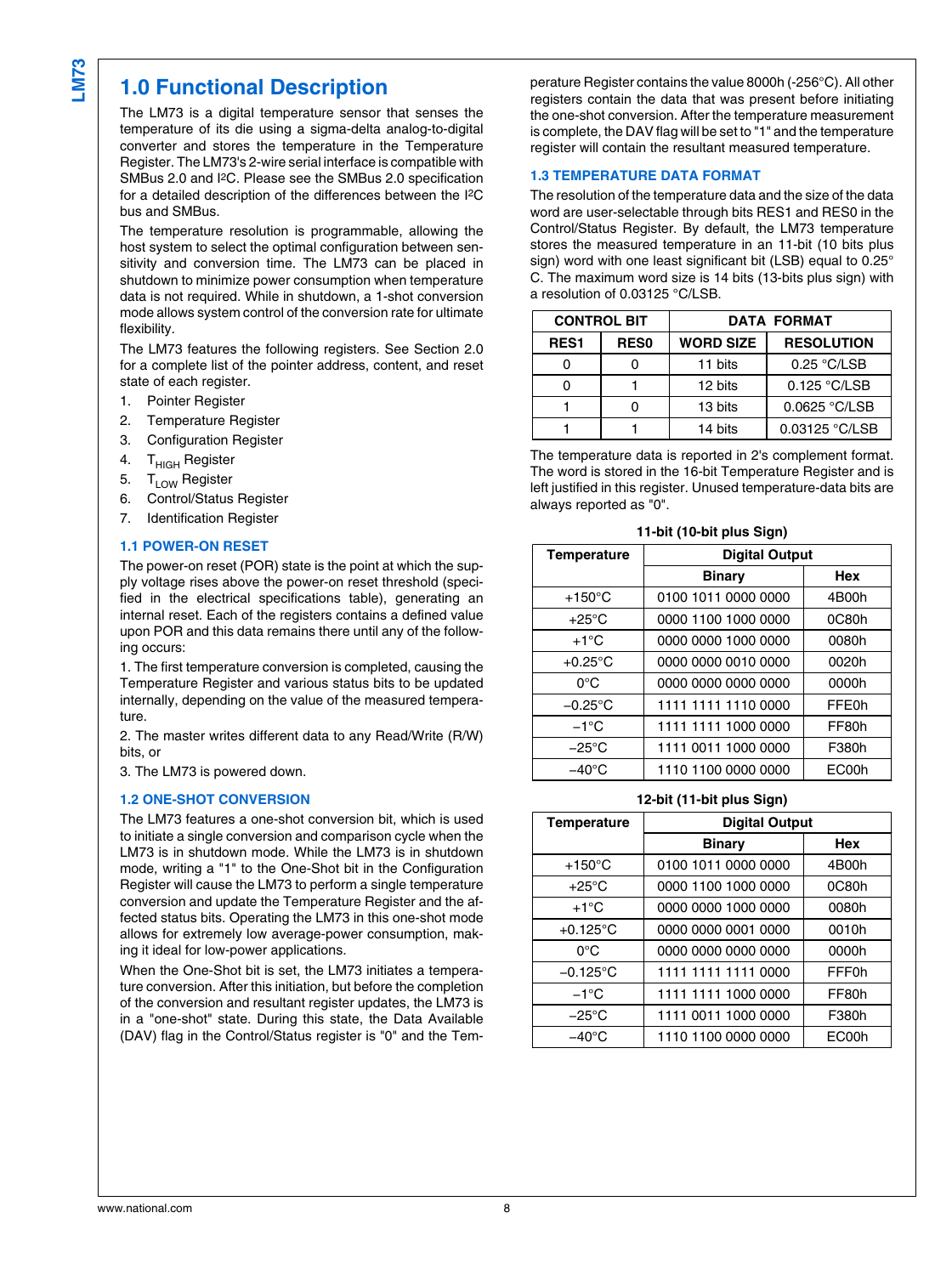#### **13-bit (12-bit plus Sign)**

| <b>Temperature</b> | <b>Digital Output</b> |       |  |
|--------------------|-----------------------|-------|--|
|                    | <b>Binary</b>         | Hex   |  |
| $+150^{\circ}$ C   | 0100 1011 0000 0000   | 4B00h |  |
| $+25^{\circ}$ C    | 0000 1100 1000 0000   | 0C80h |  |
| $+1^{\circ}C$      | 0000 0000 1000 0000   | 0080h |  |
| $+0.0625$ °C       | 0000 0000 0000 1000   | 0008h |  |
| $0^{\circ}$ C      | 0000 0000 0000 0000   | 0000h |  |
| $-0.0625$ °C       | 1111 1111 1111 1000   | FFF8h |  |
| $-1$ °C            | 1111 1111 1000 0000   | FF80h |  |
| $-25^{\circ}$ C    | 1111 0011 1000 0000   | F380h |  |
| $-40^{\circ}$ C    | 1110 1100 0000 0000   | EC00h |  |

#### **14-bit (13-bit plus Sign)**

| <b>Temperature</b>   | <b>Digital Output</b> |       |  |  |  |  |
|----------------------|-----------------------|-------|--|--|--|--|
|                      | <b>Binary</b>         | Hex   |  |  |  |  |
| $+150^{\circ}$ C     | 0100 1011 0000 0000   | 4B00h |  |  |  |  |
| $+25^{\circ}$ C      | 0000 1100 1000 0000   | 0C80h |  |  |  |  |
| $+1^{\circ}C$        | 0000 0000 1000 0000   | 0080h |  |  |  |  |
| $+0.03125^{\circ}$ C | 0000 0000 0000 0100   | 0004h |  |  |  |  |
| $0^{\circ}$ C        | 0000 0000 0000 0000   | 0000h |  |  |  |  |
| $-0.03125^{\circ}$ C | 1111 1111 1111 1100   | FFFCh |  |  |  |  |
| $-1$ °C              | 1111 1111 1000 0000   | FF80h |  |  |  |  |
| $-25^{\circ}$ C      | 1111 0011 1000 0000   | F380h |  |  |  |  |
| $-40^{\circ}$ C      | 1110 1100 0000 0000   | EC00h |  |  |  |  |

#### **1.4 SMBus INTERFACE**

The LM73 operates as a slave on the SMBus. The SMBDAT line is bidirectional. The SMBCLK line is an input only. The LM73 never drives the SMBCLK line and it does not support clock stretching.

The LM73 uses a 7-bit slave address. It is available in two versions. Each version can be configured for one of three unique slave addresses, for a total of six unique address.

| <b>Part Number</b> | Address Pin     | <b>Device</b>  |
|--------------------|-----------------|----------------|
|                    |                 | <b>Address</b> |
| LM73-0             | Float           | 1001 000       |
|                    | Ground          | 1001 001       |
|                    | V <sub>DD</sub> | 1001 010       |
| LM73-1             | Float           | 1001 100       |
|                    | Ground          | 1001 101       |
|                    |                 | 1001 110       |

The SMBDAT output is an open-drain output and does not have internal pull-ups. A "high" level will not be observed on this pin until pull-up current is provided by some external source, typically a pull-up resistor. Choice of resistor value depends on many system factors but, in general, the pull-up resistor should be as large as possible without effecting the SMBus desired data rate. This will minimize any internal temperature reading errors due to internal heating of the LM73.

The LM73 features an integrated low-pass filter on both the SMBCLK and the SMBDAT line. These filters increase communications reliability in noisy environments.

If either the SMBCLK or SMBDAT line is held low for a time greater than  $t_{TIMEOUT}$  (see Logic Electrical Characteristics for the value of  $t_{TIMEOUT}$ , the LM73 state machine will reset to the

SMBus idle state, releasing the data line. Once the SMBDAT is released high, the master may initiate an SMBus start.

#### **1.5 ALERT FUNCTION**

The ALERT output is an over-temperature indicator. At the end of every temperature conversion, the measured temperature is compared to the value in the  $T<sub>HIGH</sub>$  Register. If the measured temperature exceeds the value stored in  $T<sub>HIGH</sub>$ , the ALERT output goes active (see *Figure 1*). This over-temperature condition will also cause the ALRT\_STAT bit in the Control/Status Register to change value (this bit mirrors the logic level of the ALERT pin).

The ALERT pin and the ALRT STAT bit are cleared when any of the following occur:

- 1. The measured temperature falls below the value stored in the  $T_{LOW}$  Register
- A "1" is written to the ALERT Reset bit in the Configuration Register
- 3. The master resets it through an SMBus Alert Response Address (ARA) procedure

If ALERT has been cleared by the master writing a "1" to the ALERT Reset bit, while the measured temperature still exceeds the  $T<sub>HIGH</sub>$  setpoint,  $\overline{ALERT}$  will go active again after the completion of the next temperature conversion.

Each temperature reading is associated with a Temperature High (THI) and a Temperature Low (TLOW) flag in the Control/Status Register. A digital comparison determines whether that reading is above the  $T_{HIGH}$  setpoint or below the  $T_{LOW}$ setpoint. If so, the corresponding flag is set. All digital comparisons to the  $T_{HIGH}$ , and  $T_{LOW}$  values are based on an 11bit temperature comparison. Regardless of the resolution setting of the LM73, the lower three temperature LSBs will not affect the state of the ALERT output, THI flag, and TLOW flag.



20147816

**FIGURE 1. ALERT Temperature Response cleared when temperature crosses TLOW**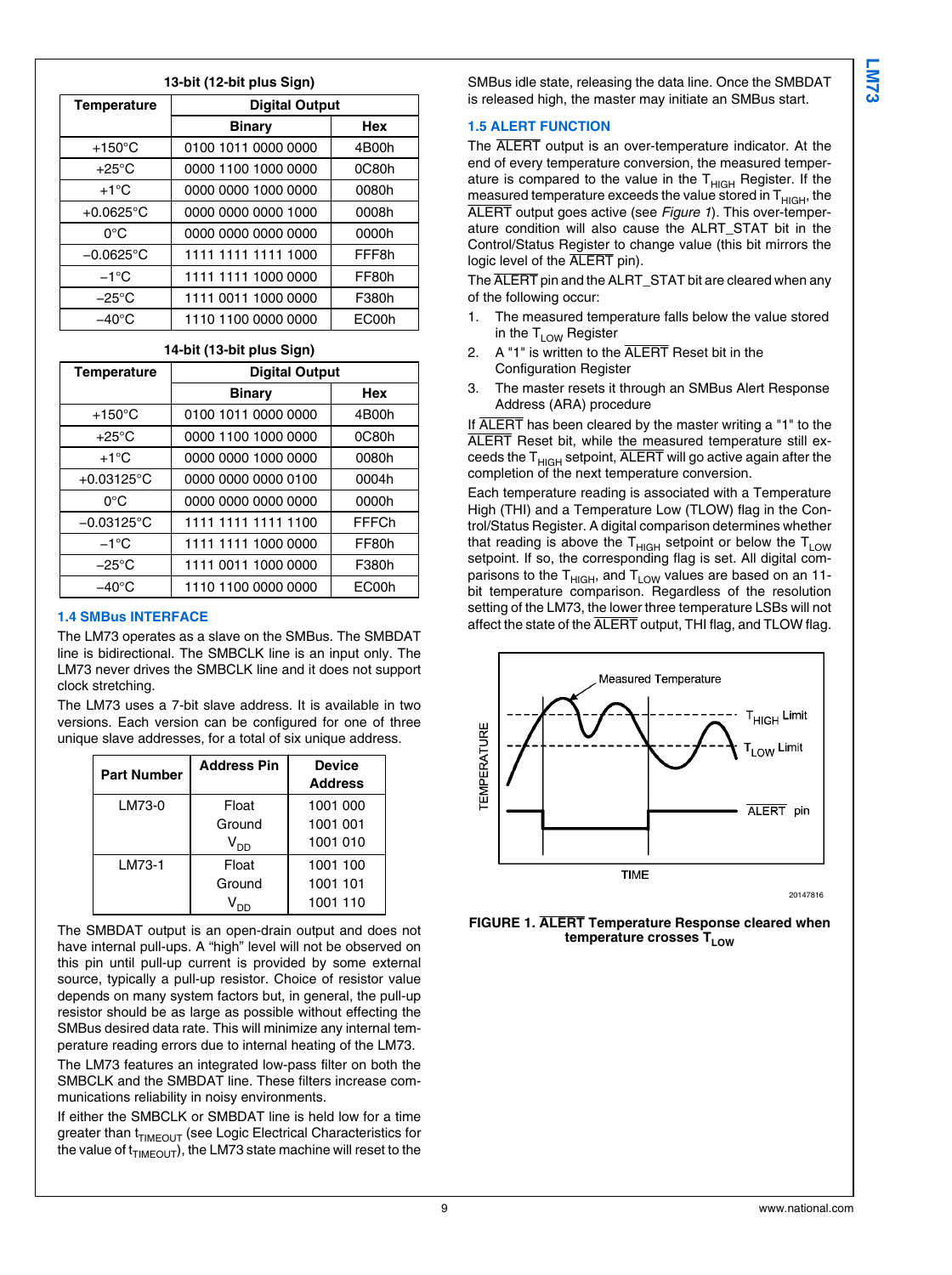



#### **FIGURE 2. ALERT Temperature Response cleared by writing a "1" to the ALERT Reset Bit.**

#### **1.6 COMMUNICATING WITH THE LM73**

The data registers in the LM73 are selected by the Pointer Register. At power-up the Pointer Register is set to "00h", the location for the Temperature Register. The Pointer Register latches the last location it was set to. Note that all Pointer Register bits are decoded; any incorrect pointer values will not be acknowledged and will not be stored in the Pointer Register (Note [13](#page-5-0)).

A **Write** to the LM73 will always include the address byte and the pointer byte.

A **Read** from the LM73 can take place either of two ways:

- 1. If the location latched in the Pointer Register is correct (that is, the Pointer Register is pre-set prior to the read), then the read can simply consist of an address byte, followed by retrieving the data byte. Most of the time it is expected that the Pointer Register will point to Temperature Registers because that will be the data most frequently read from the LM73.
- 2. If the Pointer Register needs to be set, then an address byte, pointer byte, repeat start, and another address byte will accomplish a read.

The data byte is read out of the LM73 by the most significant bit first. At the end of a read, the LM73 can accept either an Acknowledge or No Acknowledge bit from the Master. No Acknowledge is typically used as a signal to the slave that the Master has read its last byte.

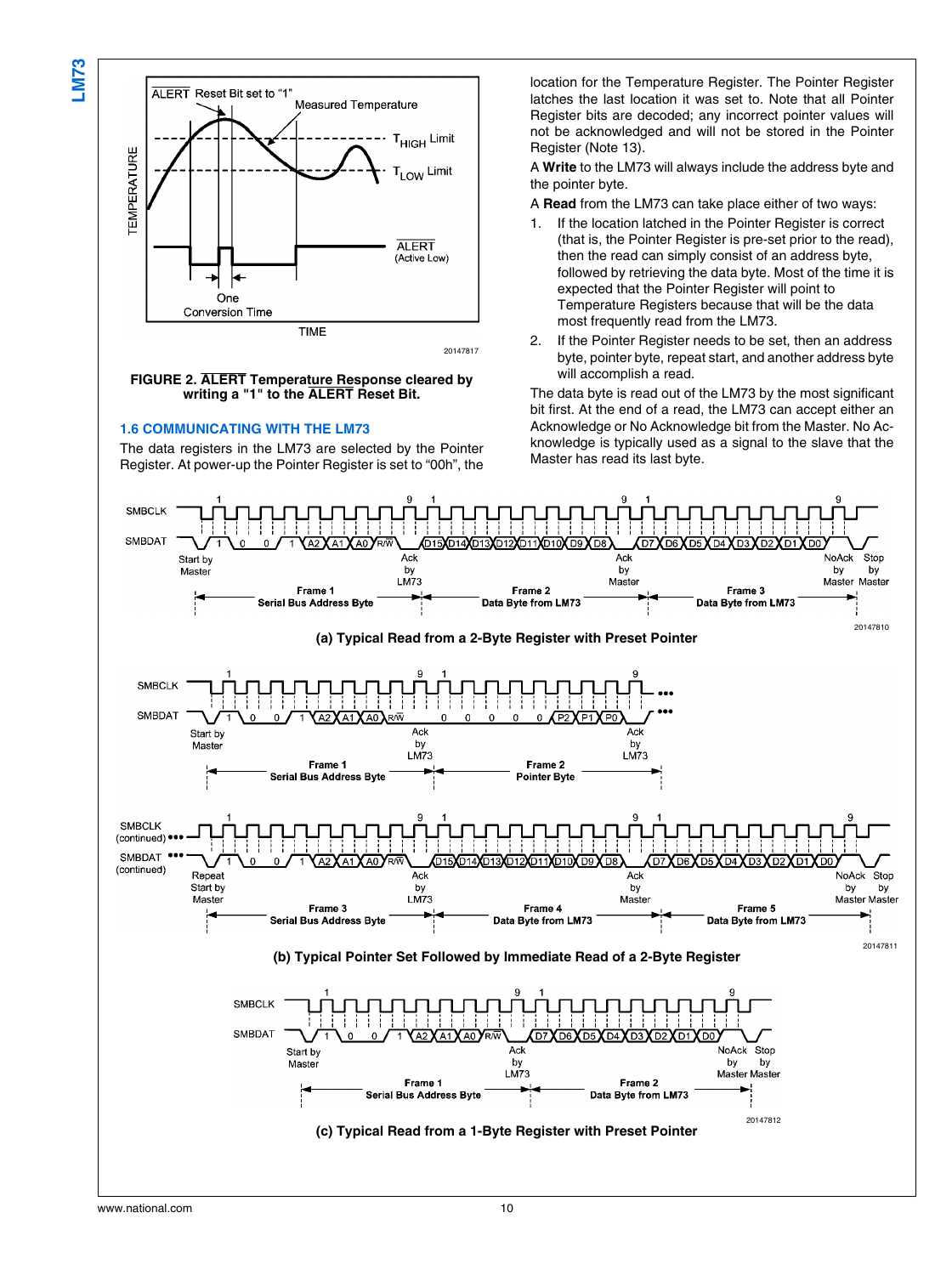

#### **1.7 SHUTDOWN MODE**

Shutdown Mode is enabled by writing a "1" to the Full Power Down Bit, Bit 7 of the Configuration Register, and holding it high for at least the specified maximum conversion time at the existing temperature resolution setting. (see Temperature Conversion Time specifications under the Temperature-to-Digital Characteristics section). For example, if the LM73 is set for 12-bit resolution before shutdown, then Bit 7 of the

Configuration register must go high and stay high for the specified maximum conversion time for 12-bits resolution. The LM73 will always finish a temperature conversion and update the temperature registers before shutting down. Writing a "0" to the Full Power Down Bit restores the LM73 to normal mode. The user should wait at least the specified maximum conversion time, at the existing resolution setting,

before accurate data appears in the temperature register.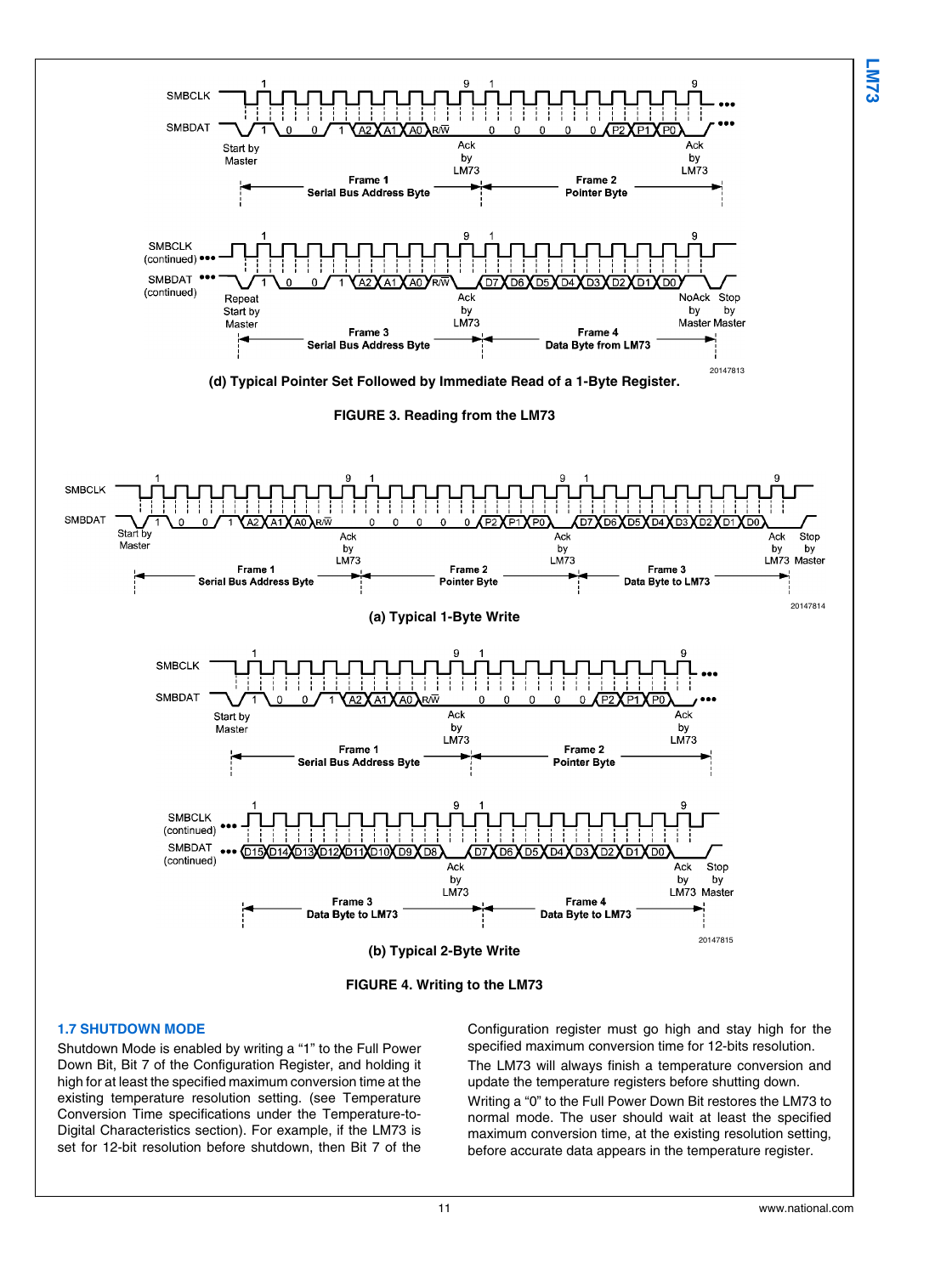## **2.0 LM73 Registers**

The LM73's internal registers are selected by the Pointer register. The Pointer register latches the last location that it was set to. The pointer register and all internal registers are described below. All registers reset at device power up.

#### **2.1 POINTER REGISTER**

The diagram below shows the Pointer Register, the six internal registers to which it points, and their associated pointer addresses.



| D7 | P6 | Р5 | DΔ | D?<br>۰., | P <sub>2</sub>         |  | DЛ |
|----|----|----|----|-----------|------------------------|--|----|
|    |    |    |    |           | <b>Register Select</b> |  |    |

| <b>Bits</b> | Name                   | <b>Description</b>                                               |
|-------------|------------------------|------------------------------------------------------------------|
| 7:3         | l Not Used             | Must write zeros only.                                           |
| 2:0         | <b>Register Select</b> | Pointer address. Points to desired register.<br>See table below. |

| P <sub>2</sub> | P1 | P0 | <b>REGISTER (Note 13)</b> |  |  |
|----------------|----|----|---------------------------|--|--|
|                |    |    | Temperature               |  |  |
|                |    |    | Configuration             |  |  |
|                |    |    | <sup>I</sup> HIGH         |  |  |
|                |    |    | 'LOW                      |  |  |
|                |    |    | Control / Status          |  |  |
|                |    |    | Identification            |  |  |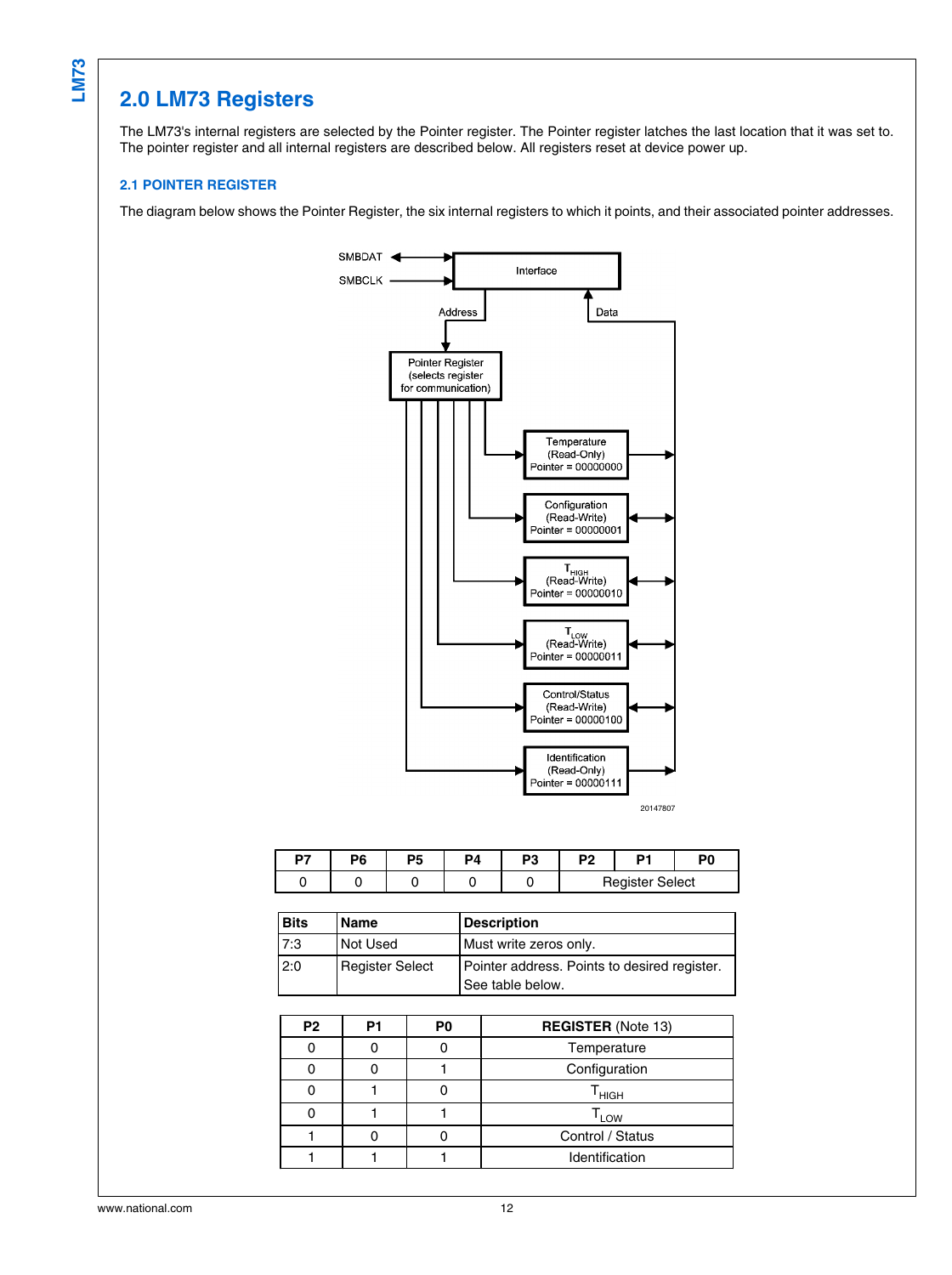#### **2.2 TEMPERATURE DATA REGISTER**

Pointer Address 00h (Read Only)

Reset State: 7FFCh (+255.96875°C)

One-Shot State: 8000h (-256°C)

| D <sub>15</sub> | D <sub>14</sub> | D <sub>13</sub> | D <sub>12</sub> | D11            | D <sub>10</sub> | D <sub>9</sub>       | D <sub>8</sub> |
|-----------------|-----------------|-----------------|-----------------|----------------|-----------------|----------------------|----------------|
| <b>SIGN</b>     | 128°C           | $64^{\circ}$ C  | $32^{\circ}$ C  | $16^{\circ}$ C | 8°C             | $4^{\circ}$ C<br>+ ∪ | $2^{\circ}$ C  |
|                 |                 |                 |                 |                |                 |                      |                |

| --<br>-<br>$ -$      | D6<br>$\sim$            | <b>DE</b><br>υ.<br>$\sim$ | D <sub>4</sub>    | n,<br>w                   | Do.<br>יי                 | n.<br>∼  | D0       |
|----------------------|-------------------------|---------------------------|-------------------|---------------------------|---------------------------|----------|----------|
| 10 <sup>o</sup><br>∼ | $E^{\circ}$<br>ບ.ບ<br>ັ | $J.25^{\circ}$ C          | $J.125^{\circ}$ ∩ | $.0625^{\circ}\mathrm{C}$ | .03125 $^{\circ}$ C<br>uo | reserved | reserved |
|                      |                         |                           |                   |                           |                           |          |          |

| <b>Bits</b> | Name             | <b>Description</b>                                                                                                                                                                                                                                                                                                                                                                          |
|-------------|------------------|---------------------------------------------------------------------------------------------------------------------------------------------------------------------------------------------------------------------------------------------------------------------------------------------------------------------------------------------------------------------------------------------|
| 15:2        | Temperature Data | Represents the temperature that was measured by the most recent temperature conversion. On<br>Power-up, this data is invalid until the Data Available (DAV) bit in the Control/Status register is<br>high (after the completion of the first temperature conversion). The resolution is user-<br>progammable from 11-bit resolution (0.25°C/LSB) through 14-bit resolution (0.03125°C/LSB). |
|             |                  | The desired resolution is programmed with bits 5 and 6 of the Control/Status register.                                                                                                                                                                                                                                                                                                      |
| 1:0         | l Not Used       | Return zeros upon read.                                                                                                                                                                                                                                                                                                                                                                     |

### **2.3 CONFIGURATION REGISTER**

Pointer Address 01h (R/W)

Reset State: 40h

| --<br>υ. | D <sub>6</sub> | D <sub>5</sub> | D4<br>--                          | D <sub>3</sub> | D <sub>2</sub>     | -<br>-   | D <sub>C</sub> |
|----------|----------------|----------------|-----------------------------------|----------------|--------------------|----------|----------------|
| PD       | reserved       | EN<br>$-$<br>ᇺ | DO.<br>דם .<br>$\mathbf{A}$<br>◡∟ | . RS⊤<br>ALRT  | <b>SHOT</b><br>ONE | reserved |                |

| <b>Bits</b>    | <b>Name</b>            | <b>Description</b>                                                                                                                                                                                                                                                                                                                                                                                                 |
|----------------|------------------------|--------------------------------------------------------------------------------------------------------------------------------------------------------------------------------------------------------------------------------------------------------------------------------------------------------------------------------------------------------------------------------------------------------------------|
|                | <b>Full Power Down</b> | Writing a "1" to this bit and holding it high for at least the specified maximum conversion time, at the<br>existing temperature resolution setting, puts the LM73 in shutdown mode for power conservation.<br>Writing a "0" to this bit restores the LM73 to normal mode. Waiting one specified maximum conversion<br>time for the existing resolution setting assures accurate data in the temperature register. |
| 6              | reserved               | User must write only a 1 to this bit                                                                                                                                                                                                                                                                                                                                                                               |
| 5              | <b>ALERT Enable</b>    | A 0 in this location enables the ALERT output. A 1 disables it. This bit also controls the ALERT Status<br>bit (the Control/Status Register, Bit 3) since that bit reflects the state of the Alert pin.                                                                                                                                                                                                            |
| 4              | <b>ALERT</b> Polarity  | When set to 1, the ALERT pin and ALERT Status bit are active-high. When 0, it is active-low.                                                                                                                                                                                                                                                                                                                       |
| 3              | <b>ALERT</b> Reset     | Writing a 1 to this bit resets the ALERT pin and the ALERT Status bit. It will always be 0 when read.                                                                                                                                                                                                                                                                                                              |
| $\overline{2}$ | One Shot               | When in shutdown mode (Bit 7 is 1), initiates a single temperature conversion and update of the<br>temperature register with new temperature data. Has no effect when in continuous conversion mode<br>(i.e., when Bit 7 is 0). Always returns a 0 when read.                                                                                                                                                      |
| 1:0            | Reserved               | User must write only a 0 to these bits.                                                                                                                                                                                                                                                                                                                                                                            |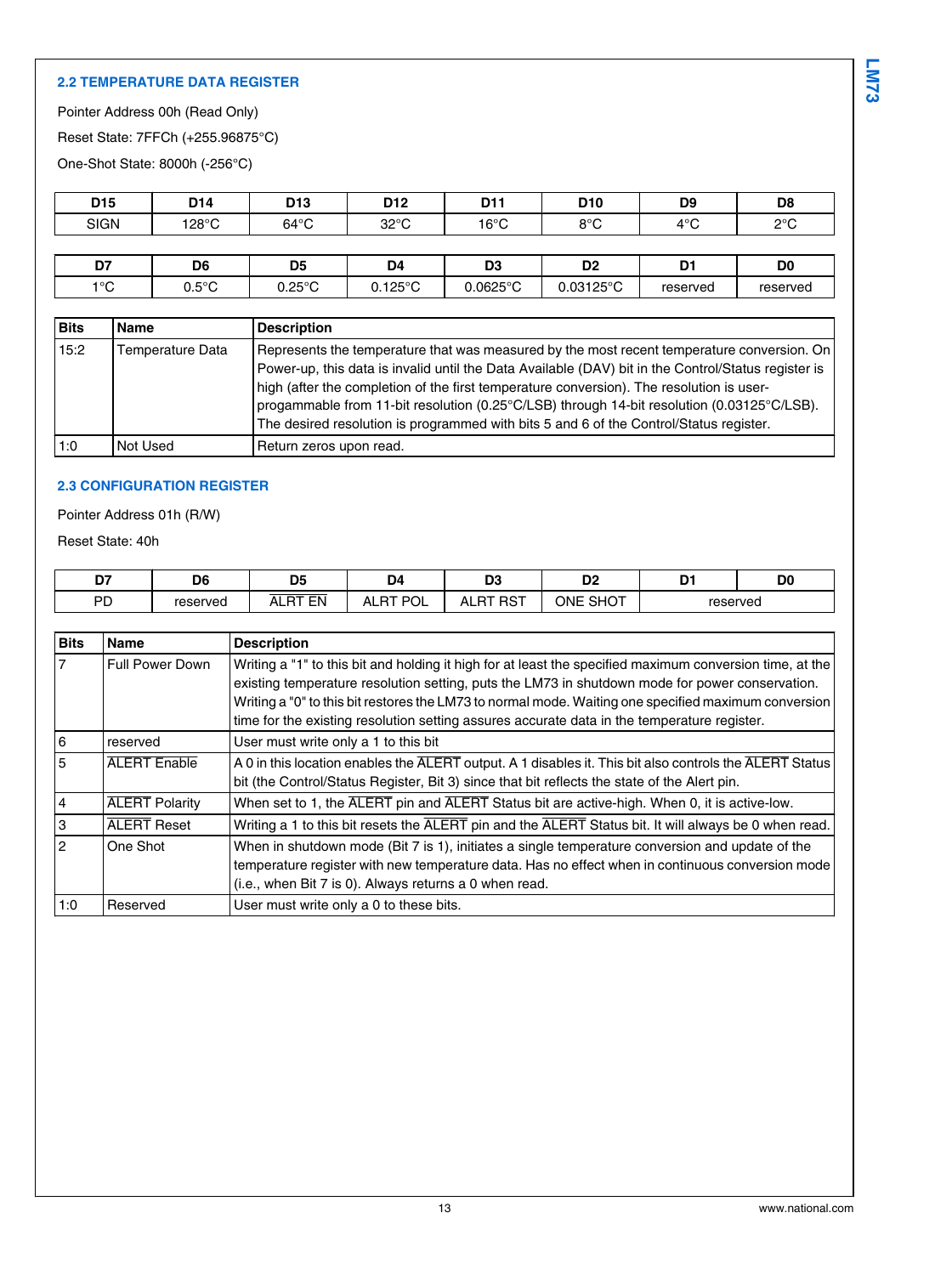### **2.4 THIGH UPPER-LIMIT REGISTER**

Pointer Address 02h (R/W)

Reset State: 7FE0h (+255.75°C)

| D <sub>15</sub> | D14   | D <sub>13</sub> | D <sub>12</sub> | D11            | D <sub>10</sub>        | D9                | D <sub>8</sub> |
|-----------------|-------|-----------------|-----------------|----------------|------------------------|-------------------|----------------|
| <b>SIGN</b>     | 128°C | $64^{\circ}$ C  | $32^{\circ}$ C  | $16^{\circ}$ C | 00 <sub>C</sub><br>o u | $4^{\circ}C$<br>╰ | $\sim$<br>ں ے  |
|                 |       |                 |                 |                |                        |                   |                |

| --<br>.,                           | D <sub>6</sub>                      | nc<br>س                  | D4            | n0<br>v.<br>and the control of the control of | no.<br>יש<br>$-$ | -<br>- - | D <sub>0</sub><br>___ |
|------------------------------------|-------------------------------------|--------------------------|---------------|-----------------------------------------------|------------------|----------|-----------------------|
| 10 <sup>o</sup><br>$\cdot$ $\cdot$ | . E O C<br>ບ.ບ<br>$\check{ }$<br>__ | <b>OFOL</b><br>∪.∠J<br>. | reserved<br>. |                                               |                  |          |                       |

| <b>Bits</b> | <b>Name</b>                | <b>Description</b>                                                                                                                                                                                                                                  |
|-------------|----------------------------|-----------------------------------------------------------------------------------------------------------------------------------------------------------------------------------------------------------------------------------------------------|
| 15:5        | Upper-Limit<br>Temperature | If the measured temperature that is stored in this register exceeds this user-programmable upper<br>temperature limit, the ALERT pin will go active and the THIGH flag in the Control/Status register<br>will be set to 1. Two's complement format. |
| 4:0         | Reserved                   | Returns zeros upon read. Recommend writing zeros only in these bits.                                                                                                                                                                                |

### **2.5 TLOW LOWER-LIMIT REGISTER**

Pointer Address 03h (R/W)

Reset State: 8000h (–256°C)

| D <sub>15</sub> | D <sub>14</sub> | D <sub>13</sub> | D <sub>12</sub> | D11            | D <sub>10</sub> | D <sub>9</sub> | D <sub>8</sub> |
|-----------------|-----------------|-----------------|-----------------|----------------|-----------------|----------------|----------------|
| <b>SIGN</b>     | 128°C           | $64^{\circ}$ C  | $32^{\circ}$ C  | $16^{\circ}$ C | 8°C             | $4^{\circ}$ C  | $2^{\circ}$ C  |
|                 |                 |                 |                 |                |                 |                |                |
| $\sim$          | ne.             | D.E.            | D <sub>A</sub>  | no.            | $\mathbf{a}$    | DA.            | D <sub>n</sub> |

| $\sim$<br>יש     | D <sub>6</sub><br>$\sim$ | - -<br>_<br>$\sim$ | D.<br>$\cdot$<br>- - | no.<br>υJ<br>$\sim$ | n,<br>∽       | -<br>$\sim$<br>_ | D <sub>0</sub> |
|------------------|--------------------------|--------------------|----------------------|---------------------|---------------|------------------|----------------|
| $\overline{100}$ | $\Gamma$<br>ں.,          | 0.50C              |                      |                     | reserved<br>. |                  |                |

| <b>Bits</b> | <b>Name</b> | <b>Description</b>                                                                                                    |
|-------------|-------------|-----------------------------------------------------------------------------------------------------------------------|
| 15:5        | Lower-Limit | If the measured temperature that is stored in the temperature register falls below this user-                         |
|             | Temperature | programmable lower temperature limit, the $\overline{ALERT}$ pin will be deactivated and the T <sub>LOW</sub> flag in |
|             |             | the Control/Status register will be set to 1. Two's complement format.                                                |
| 4:0         | Reserved    | Returns zeros upon read. Recommend writing zeros only in these bits.                                                  |

#### **2.6 CONTROL/STATUS REGISTER**

Pointer Address 04h (R/W)

Reset State: 08h

| --<br>υ.                      | D6            | nг<br>Uü<br>$\sim$ | D4       | D3<br>$\sim$                                        | D0<br><b>_</b> | D   | D <sub>0</sub> |
|-------------------------------|---------------|--------------------|----------|-----------------------------------------------------|----------------|-----|----------------|
| <b>DIS</b><br>$-$<br>ັ<br>. — | RES1<br>. כ⊐ר | RES <sub>0</sub>   | reserved | $\sim$ $\sim$ $\sim$<br>$\sim$<br>AL.<br>1 m i<br>ີ | ≖⊔⊥<br>I FII   | LOW | <b>DAV</b>     |

| <b>Bits</b> | <b>Name</b>               | <b>Description</b>                                                                                                                                                                                                                                                                                                                                                                    |
|-------------|---------------------------|---------------------------------------------------------------------------------------------------------------------------------------------------------------------------------------------------------------------------------------------------------------------------------------------------------------------------------------------------------------------------------------|
|             | <b>Time-Out Disable</b>   | Disable the time-out feature on the SMBDAT and SMBCLK lines if set to 1. Setting this bit turns off<br>the bus-idle timers, enabling the LM73 to operate at lowest shutdown current.                                                                                                                                                                                                  |
| 6:5         | Temperature<br>Resolution | Selects one of four user-programmable temperature data resolutions<br>00: 0.25°C/LSB, 11-bit word (10 bits plus Sign)<br>01: 0.125°C/LSB, 12-bit word (11 bits plus Sign)<br>10: 0.0625°C/LSB, 13-bit word (12 bits plus Sign)<br>11: 0.03125°C/LSB, 14-bit word (13 bits plus Sign)                                                                                                  |
| 14          | reserved                  | Always returns zero when read. Recommend customer write zero only.                                                                                                                                                                                                                                                                                                                    |
| IЗ          | <b>ALERT Pin Status</b>   | Value is 0 when ALERT output pin is low. Value is 1 when ALERT output pin is high. The ALERT<br>output pin is reset under any of the following conditions: (1) Cleared by writing a 1 to the ALERT<br>Reset bit in the configuration register, (2) Measured temperature falls below the $T_{1.0W}$ limit, or (3)<br>cleared via the ARA sequence. Recommend customer write zero only. |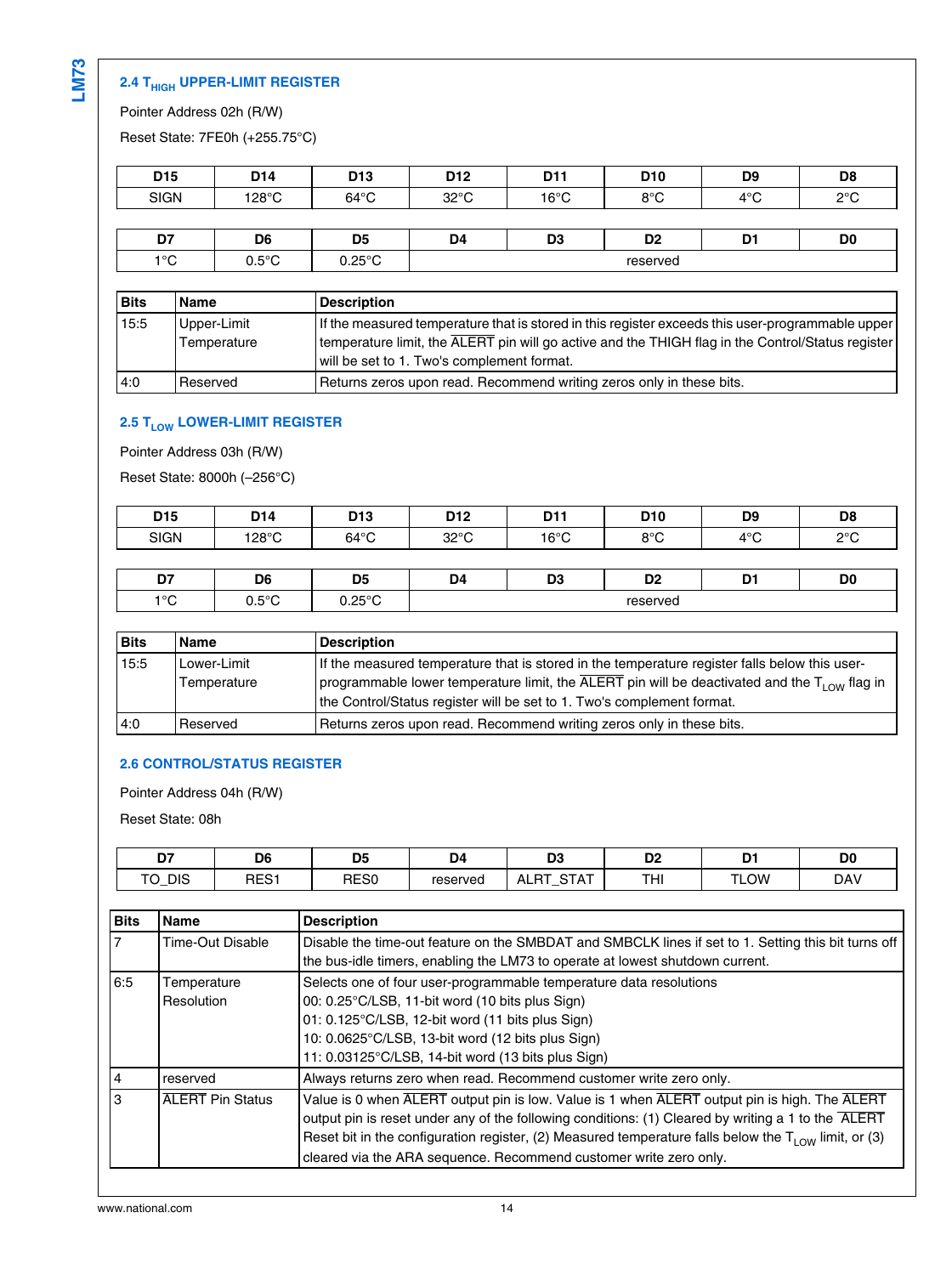| <b>Bits</b>    | Name                           | <b>Description</b>                                                                                                                                                                                                                                                                                                                                                                                                                                                                                                                                                                                                                                                        |
|----------------|--------------------------------|---------------------------------------------------------------------------------------------------------------------------------------------------------------------------------------------------------------------------------------------------------------------------------------------------------------------------------------------------------------------------------------------------------------------------------------------------------------------------------------------------------------------------------------------------------------------------------------------------------------------------------------------------------------------------|
| $\overline{2}$ | Temperature High<br>Flag       | Bit is set to 1 when the measured temperature exceeds the $THIGH$ limit stored in the programmable<br>T <sub>HIGH</sub> register. Flag is reset to 0 when both of the following conditions are met: (1) measured<br>temperature no longer exceeds the programmed T <sub>HIGH</sub> limit and (2) upon reading the Control/Status<br>register. If the temperature is not longer above the $THIGH$ limit, this status bit remains set until it is<br>read by the master so that the system can check the history of what caused the ALERT output to go<br>active. This bit is not cleared after every read if the measured temperature is still above the $THIGH$<br>limit. |
|                | <b>Temperature Low</b><br>Flag | Bit is set to 1 when the measured temperature falls below the $T_{1.0W}$ limit stored in the programmable<br>T <sub>LOW</sub> register. Flag is reset to 0 when both of the following conditions are met: (1) measured<br>temperature is no longer below the programmed $T_{LOW}$ limit and (2) upon reading the Control/Status<br>register. If the temperature is no longer below the $T_{LOW}$ limit, the status bit remains set until it is read<br>by the master so that the system can check the history of what cause the ALERT output to go active.<br>This bit is not cleared after every read if temperature is still below $T_{LOW}$ limit.                     |
| $\Omega$       | Data Available Flag            | This bit is 0 when the LM73 is in the process of converting a new temperature. It is 1 when the<br>conversion is done. After initiating a temperature conversion while operating in the one-shot mode,<br>this status bit can be monitored to indicate when the conversion is done. After triggering the one-shot<br>conversion, the data in the temperature register is invalid until this bit is high (that is, after completion<br>of the conversion). On power-up, the LM73 is in continuous conversion mode; while in continuous<br>conversion mode (the default mode after power-on reset) this bit will always be high. Recommend<br>customer write zero only.     |

### **2.7 IDENTIFICATION REGISTER**

### Pointer Address 07h (Read Only)

Reset State: 0190h

| D <sub>15</sub> | D <sub>14</sub> | D <sub>13</sub> | D <sub>12</sub> | D <sub>11</sub> | D <sub>10</sub> | D <sub>9</sub> | D8             |
|-----------------|-----------------|-----------------|-----------------|-----------------|-----------------|----------------|----------------|
|                 |                 |                 |                 |                 |                 |                |                |
|                 |                 |                 |                 |                 |                 |                |                |
| D7              | D6              | D <sub>5</sub>  | D <sub>4</sub>  | D <sub>3</sub>  | D <sub>2</sub>  | D <sub>1</sub> | D <sub>0</sub> |
|                 |                 |                 |                 |                 |                 |                |                |

| <b>Bits</b> | Name                     | <b>Description</b>                                                                              |
|-------------|--------------------------|-------------------------------------------------------------------------------------------------|
| 15:8        | l Manufacturer           | Always returns 01h to uniquely identify the manufacturer as National Semiconductor Corporation. |
|             | Identification Byte      |                                                                                                 |
| 7:4         | l Product Identification | Always returns 9h to uniquely identify this part as the LM73 Temperature Sensor.                |
|             | Nibble                   |                                                                                                 |
| 3:0         | Die Revision Step        | Always returns 0h to uniquely identify the revision as level zero.                              |
|             | Nibble                   |                                                                                                 |

**LM73**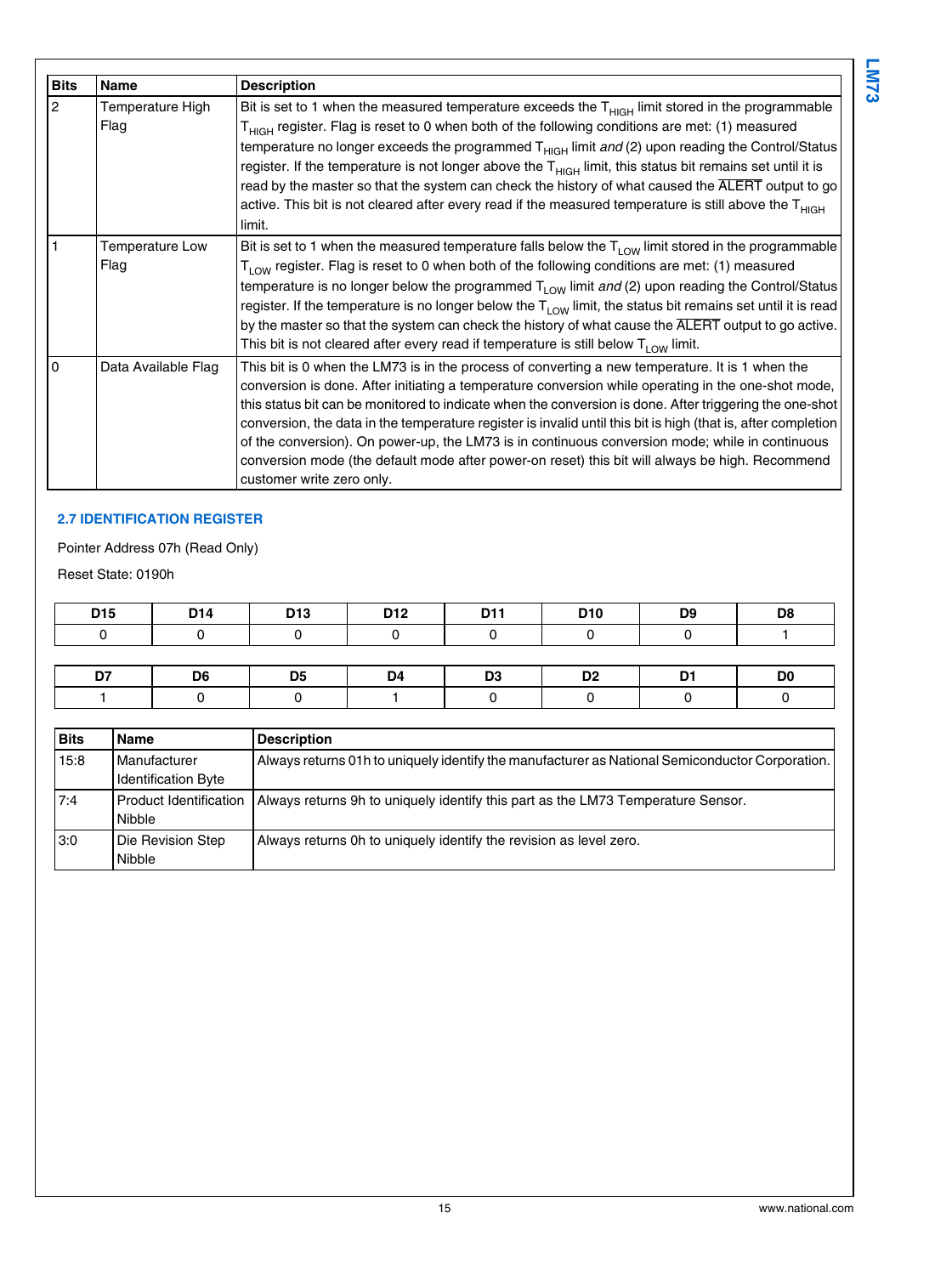### **3.0 Application Hints**

#### **3.1 THERMAL PATH CONSIDERATIONS**

To get the expected results when measuring temperature with an integrated circuit temperature sensor like the LM73, it is important to understand that the sensor measures its own die temperature. For the LM73, the best thermal path between the die and the outside world is through the LM73's pins. In the SOT23 package, all the pins on the LM73 will have an equal effect on the die temperature. Because the pins represent a good thermal path to the LM73 die, the LM73 will provide an accurate measurement of the temperature of the printed circuit board on which it is mounted. There is a less efficient thermal path between the plastic package and the LM73 die. If the ambient air temperature is significantly different from the printed circuit board temperature, it will have a small effect on the measured temperature.

#### **3.2 OUTPUT CONSIDERATIONS: TIGHT ACCURACY, RESOLUTION AND LOW NOISE**

The LM73 is well suited for applications that require tight temperature measurement accuracy. In many applications, the low temperature error can mean better system performance and, by eliminating a system calibration step, lower production cost.

With digital resolution as fine as 0.03125 °C/LSB, the LM73 senses and reports very small changes in its temperature, making it ideal for applications where temperature sensitivity is important. For example, the LM73 enables the system to quickly identify the direction of temperature change, allowing the processor to take compensating action before the system reaches a critical temperature.

The LM73 has very low output noise, typically 0.015°C rms, which makes it ideal for applications where stable thermal compensation is a priority. For example, in a temperaturecompensated oscillator application, the very small deviation in successive temperature readings translates to a stable frequency output from the oscillator.

#### **3.3 POWER SUPPLY RAMP-UP CONSIDERATIONS**

In systems where there is a large amount of capacitance on the VDD node, the LM73 power supply ramp-up time can become excessively long. Slow power-supply ramp times may result in abnormal temperature readings. A linear power-onramp of less than 0.7V/msec and an exponential ramp with an RC time constant of more than 1.25 msec is categorized as a slow power-supply ramp. To avoid errors, use the power up sequence described below.

The software reset sequence is as follows:

1. Allow  $V_{DD}$  to reach the specified minimum operating voltage, as specified in the Operating Ratings section.

2. Write a "1" to the Full Power Down bit, Bit 7 of the Configuration Register, and hold it high for the specified maximum conversion time for the initial default of 11-bits resolution. This ensures that a complete reset operation has occurred. See the Temperature Conversion Time specifications within the Temperature-to-Digital Characteristics section for more details.

3. Write a "0" to the Full Power Down bit to restore the LM73 to normal mode.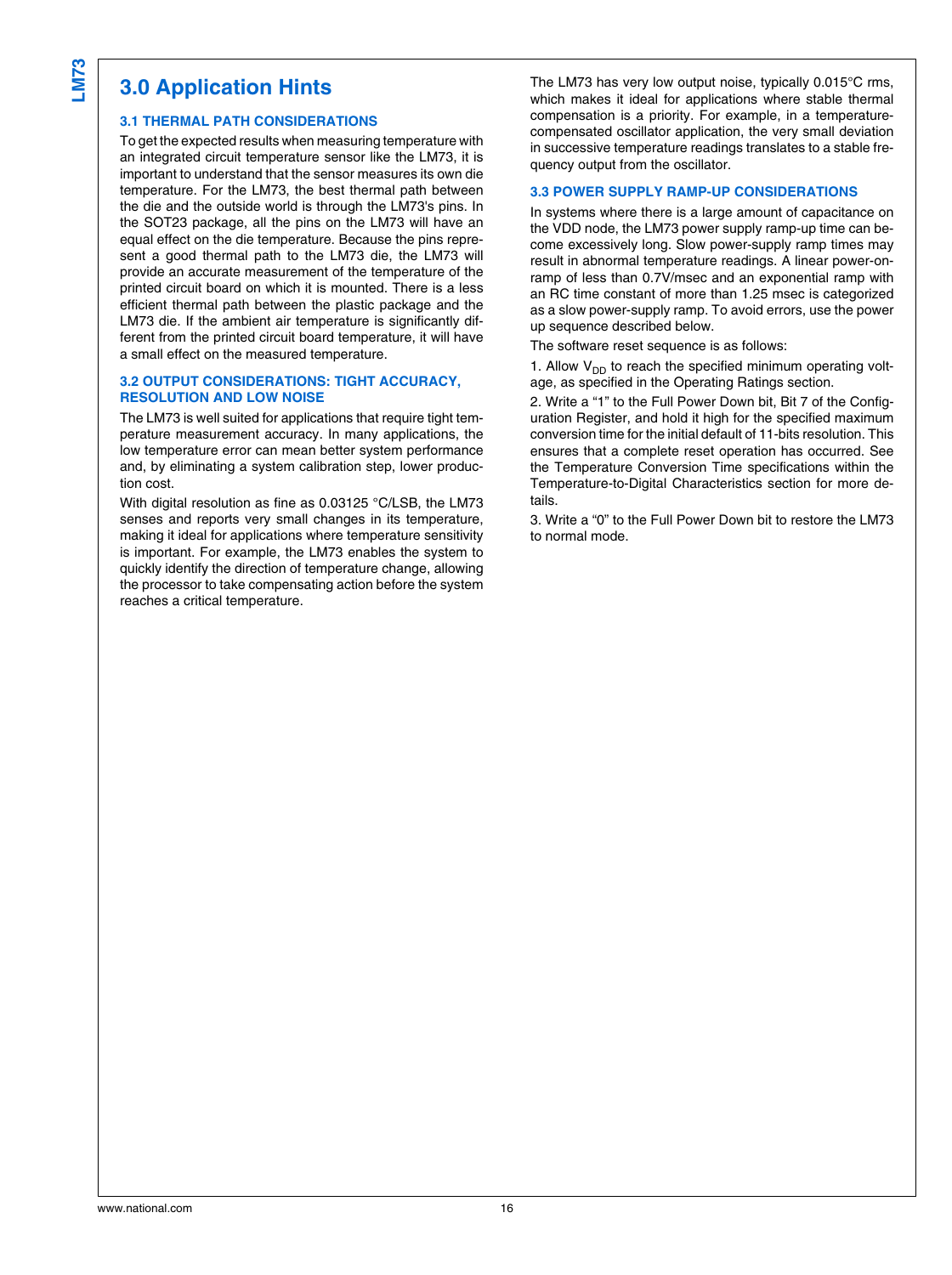